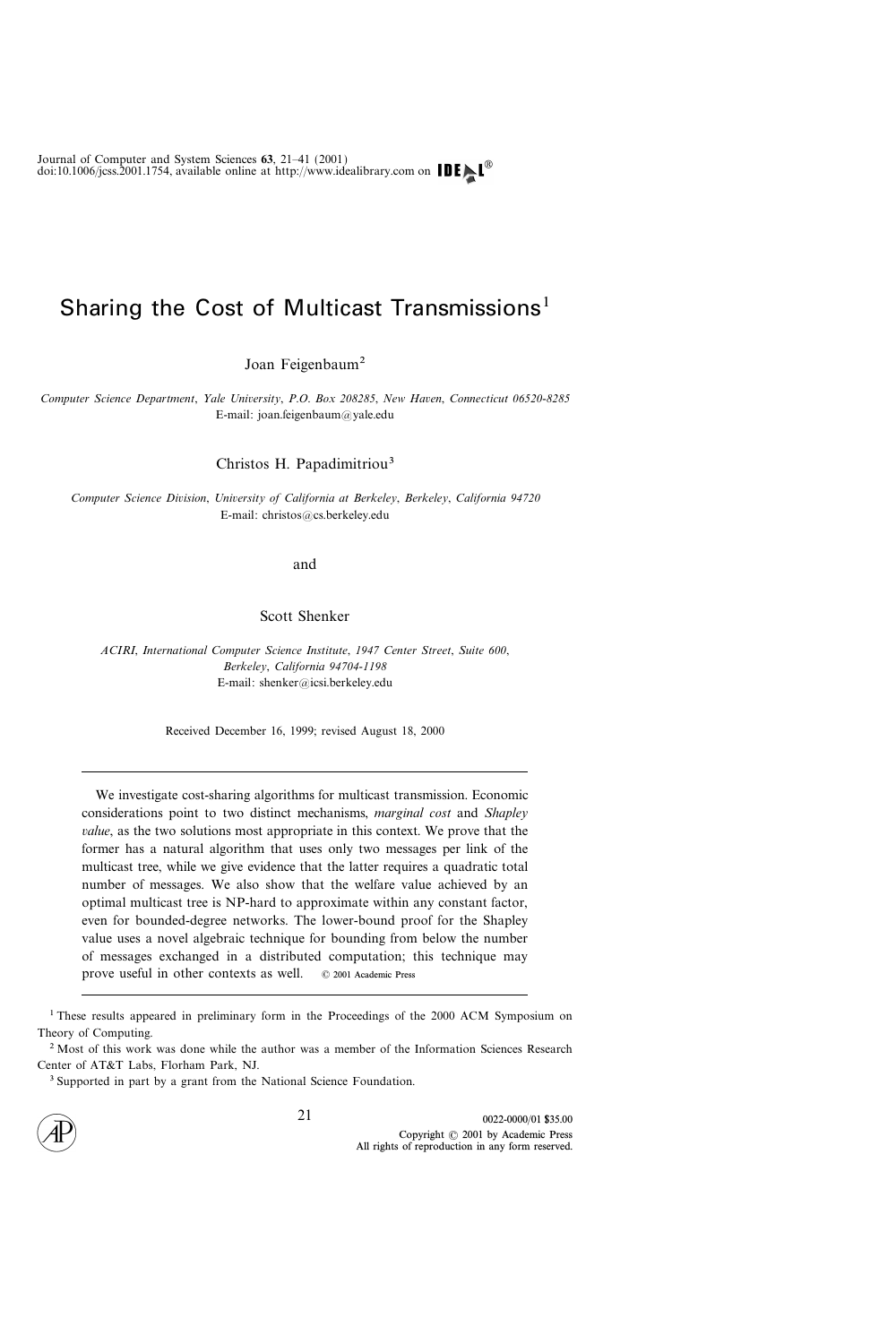#### 1. INTRODUCTION

The traditional form of routing provided by the Internet is *unicast* routing; each packet sent from a source is delivered to a single receiver. To send the same packet to multiple sites, a source must send a separate copy of this packet to each receiver. This results in many identical packets traversing the network links close to the source. To avoid this waste of bandwidth, a different form of routing, called *multi*cast routing [4], has been developed. Multicast routing creates a directed tree connecting the source to all the receivers; when a packet reaches a branch point in the tree, the router duplicates the packet and then sends a copy over each downstream link. Thus, a source can reach multiple receivers without sending duplicate copies of the packet over any link. Because of this increased transmission efficiency, multicast routing will greatly facilitate the transmission of highly popular content such as live concerts and movies.

Such applications are likely to be significant sources of revenue. However, multicasting high quality audio and video to a large population is likely to incur significant costs. Unlike the unicast case, the bandwidth used by a multicast transmission is not directly attributable to a single receiver.<sup>4</sup> Thus, one must find a way to distribute the cost among the various receivers. A *cost-sharing* mechanism determines which users receive the multicast transmission and how much they are charged. We let  $x_i \geq 0$  denote how much user i is charged and  $\sigma_i$  denote whether user i receives the transmission;  $\sigma_i=1$  if the user receives the multicast transmission, and  $\sigma_i=0$ otherwise.

We consider a particular multicast transmission of, say, a movie and assume that user i derives utility  $u_i$  from the movie. A user's individual welfare, her overall happiness after seeing the movie (or not) and paying the resulting cost, is given by  $w_i = \sigma_i u_i - x_i$ . The vectors  $\sigma$  and x are functions of the utility vector u; a cost-sharing mechanism is defined by the functions  $x(u)$  and  $\sigma(u)$ . However, the network does not *a priori* know the  $u_i$ , because they are properties of the users, not of the network; it must rely on the users to report these values. In the applications we are considering, such as the transmission of a movie, the users are independent and have little reason to cooperate with each other or with the network. Therefore, we cannot assume that a user will truthfully report her utility to the network; instead, we assume that each user is selfish and will report the value that maximizes her individual welfare  $w_i$ . The network can discourage such deception by using strategyproof cost-sharing mechanisms in which each user maximizes her welfare by truthfully revealing  $u_i$ ; that is,  $w_i(u) \ge w_i(u | i v_i)$  for any  $v_i$  and all *i*. (Here,  $(u | i v_i)_i$  $=u_j$ , for  $j \neq i$ , and  $(u | v_i)_i = v_i$ .) Strategyproofness is a very strong condition; with a few additional natural constraints described in Section 2, it leads us to two natural

<sup>&</sup>lt;sup>4</sup> There are many contexts in which it would be natural for the source to foot the bill (e.g., a sales presentation) or for the bill to be shared in some fashion between source and receiver (e.g., a teleconference). However, we are restricting our attention here to cases in which the receiver is responsible for paying for the transmission. This is the most challenging, if perhaps not the most common, case. It may also be the case most appropriate for mass-market content.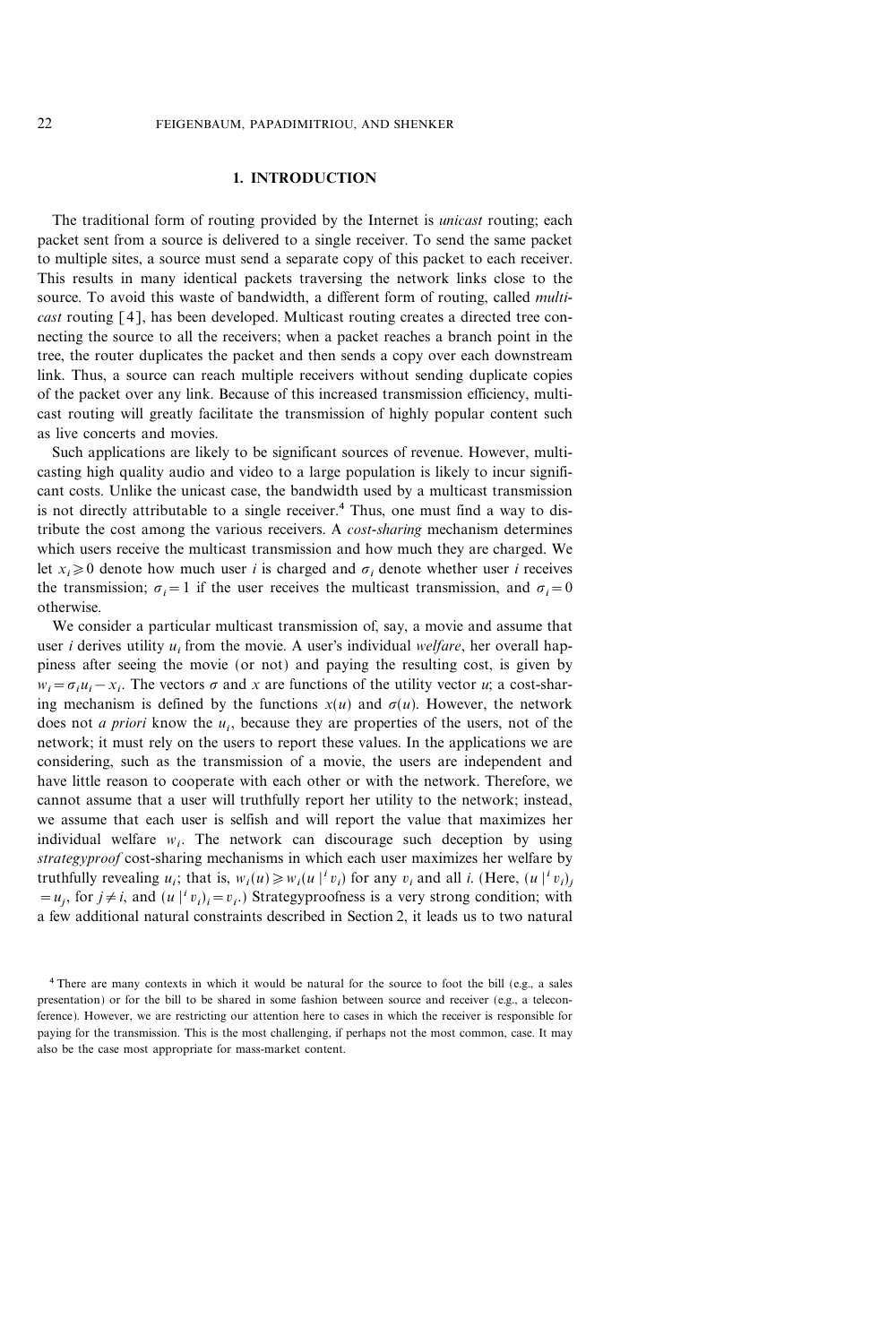strategyproof cost-sharing mechanisms: Marginal Cost (MC) and Shapley Value (SH) (see [22]).

A cost-sharing *mechanism* is merely a pair of formulas for  $x(u)$  and  $\sigma(u)$ . However, computing these quantities is not a trivial task, because the  $u_i$  (and the network costs, as we describe in Section 2) are spread throughout the network, and the results of the computation, the  $x_i(u)$  and  $\sigma_i(u)$ , must be delivered to the individual users. Therefore, once given a cost-sharing *mechanism*, we need to define the distributed cost-sharing *algorithm* or *protocol* that implements that mechanism. We do not require that the algorithm end with some network router knowing the results of the entire computation, rather that all users are informed of their individual allocations  $x_i$  and  $\sigma_i$ . Because these cost-sharing algorithms might deal with extremely large user populations, it is crucial that they not impose significant computational and communication burdens on the network. In particular, we care about how these computational and communication burdens grow with the size of the user population. If the computational burden on each network router is reasonable, as it is for the algorithms we discuss, then there is little motivation to reduce the computational complexity further, because the computing resources of a router are not fungible. However, there is intense competition for link bandwidth; thus, minimizing the communication burden of these distributed cost-sharing algorithms is of great interest. In this paper, we focus on the communication burden of algorithms for implementing the MC and SH cost-sharing mechanisms. We prove a lower bound suggesting that any cost-sharing algorithm implementing the Shapley-value mechanism must send a linear number of messages over each of a linear number of links, a quadratic number of messages overall.<sup>5</sup> By contrast, we give a natural algorithm that implements the marginal-cost mechanism using only two messages traversing each link (one in each direction).

This paper brings together two separate concerns. The incentive considerations of strategyproofness restrict the class of cost-sharing mechanisms that can be employed. Similarly, complexity considerations constrain the set of algorithms that can be used to implement these mechanisms. One must find mechanisms that both have the desired incentive properties and also can be feasibly implemented. Our results suggest that, although both the Shapley-value and marginal-cost mechanisms have the proper incentive properties (and are, in a well-defined sense made clear in the next section, the two most appropriate mechanisms for this problem), only the marginal-cost mechanism can be feasibly implemented.

The remainder of this paper is organized as follows. Section 2 contains some technical preliminaries and a brief discussion of related work. We present our results on the marginal-cost mechanism in Section 3. Section 5 contains a lower bound (in a restricted computational model) for algorithms implementing the Shapley-value mechanism. In our model, we assume that the multicast tree is fixed and given to us; if, instead, we are given a graph and the task of finding the tree that optimizes welfare, we show in Section 4 that the welfare value achieved by an

<sup>&</sup>lt;sup>5</sup> While we focus primarily on message (not bit) complexity, we do, in our lower-bound proof in Section 5, prevent concatenation of messages and other tricks by requiring that the operations on these messages be linear.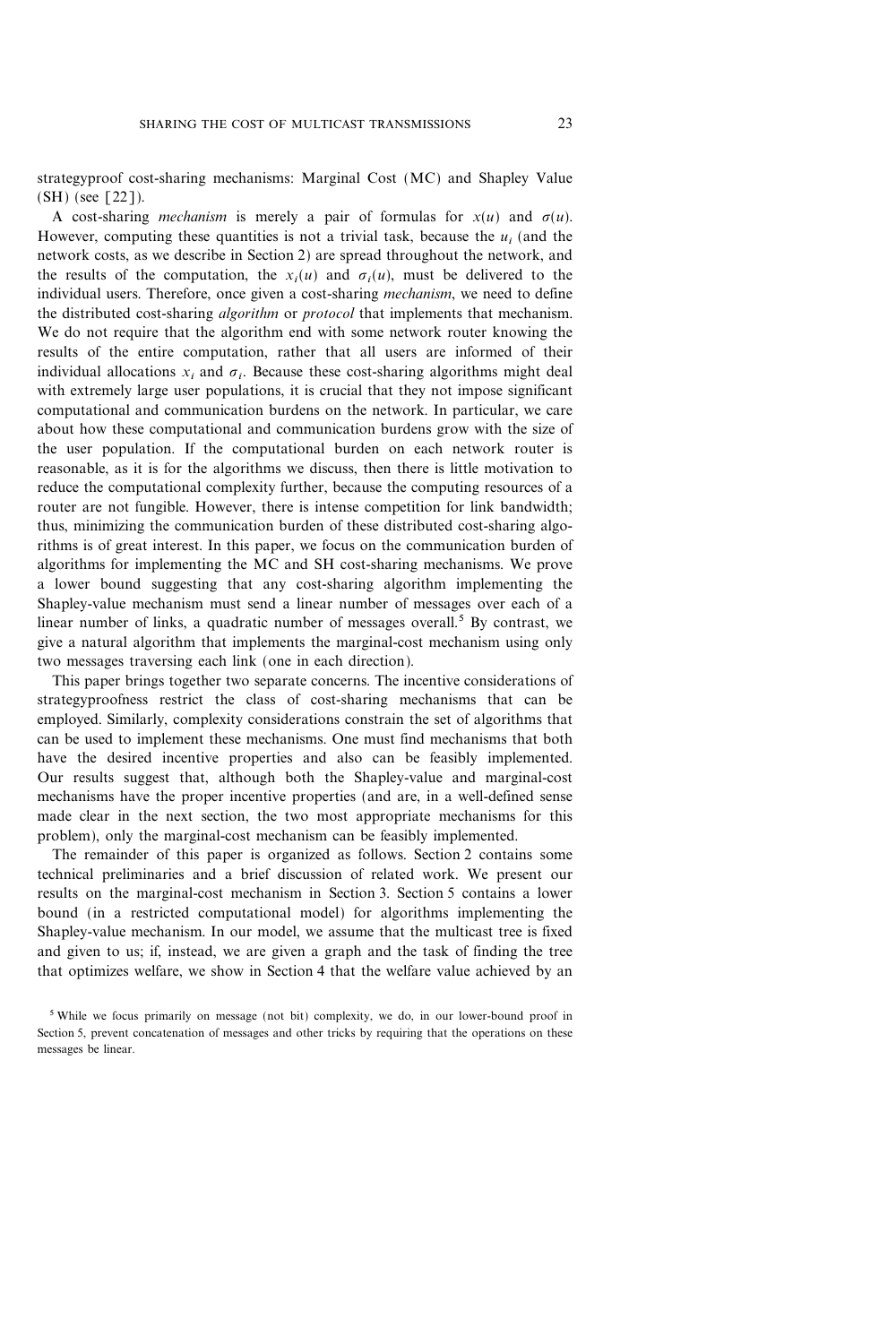optimal multicast tree is NP-hard to approximate within any constant. We conclude in Section 6 with a brief summary and discussion of open problems.

## 2. TECHNICAL PRELIMINARIES

#### 2.1. Network Model

Consider a user population  $P$ , a set of network nodes  $N$ , and a set of bidirectional network links L. Each user  $i \in P$  resides<sup>6</sup> at some network location  $\alpha \in N$ . In this paper, we restrict our attention to a particular multicast flow emanating from a source located on network node  $\alpha_s \in N$ . The multicast routing infrastructure, given any set of receivers  $R \subseteq P$ , constructs a tree (the *multicast tree*)  $T(R) \subseteq L$ rooted at  $\alpha_s$  and connecting  $\alpha_s$  to the nodes at which users in R reside. In general, the tree  $T(R)$  can depend arbitrarily on the subset R, but, for most of this paper (the exception being Section 4), we shall assume that there is a *universal* tree  $T(P)$ and that, for each subset  $R \subseteq P$ , the multicast tree  $T(R)$  is merely the minimal subtree of  $T(P)$  required to reach the elements in R. This assumption implies that the multicast routing infrastructure chooses, for each user i, a fixed path  $T(i)$  from the source to user  $i$  and that, for every set  $R$  of receivers, the delivery tree is merely the union of these fixed paths:  $T(R) = \bigcup_{i \in R} T(i)$ . This approach of building the multicast tree out of a nonlooping<sup>7</sup> set of unicast paths is relatively simple to implement and makes the multicast tree quite stable as receivers join and leave; both of these properties—ease of implementation and stability—are extremely important in practice. We adopt this approach for the bulk of our paper, because it represents the design philosophy embedded in essentially all current multicast routing proposals (see, for example,  $[1, 4, 5, 13, 27]$ ). However, this approach does impose significant limitations on the structure of  $T(R)$ , because it forces the data path from the source to a particular user to be independent of which other users are present; in particular, this approach precludes the use of more theoretically familiar structures like Steiner trees. The form of multicast routing we consider here may thus lead to suboptimal trees. We address the possibility of using optimal trees in Section 4.

Each link  $l \in L$  has an associated cost  $c(l) \geq 0$  that is known by the nodes on each end. The cost of the tree  $T(R)$  reaching a set of receivers R is  $c(T(R))$ , and the overall welfare, or net worth, is  $NW(R) = u_R - c(T(R))$ , where  $u_R = \sum_{i \in R} u_i$ and  $c(T(R)) = \sum_{l \in T(R)} c(l)$ . Note that the overall welfare is not the sum of the individual welfares and does not depend on the cost shares. The overall welfare measures the total benefit of providing the multicast transmission (the sum of the utilities minus the cost); the cost shares are merely transfers between the receivers and the network but do not change the overall level of welfare. The fact that  $T(R) = \bigcup_{i \in R} T(i)$  ensures that the cost  $c(T(R))$  is a nondecreasing and submodular

<sup>&</sup>lt;sup>6</sup> The nodes represent routers, and a user's being *resident* at a node means that the node is the first-hop router for that user.

<sup>&</sup>lt;sup>7</sup> We say that a set of unicast paths is *nonlooping* if the union of any subset of those paths forms a tree.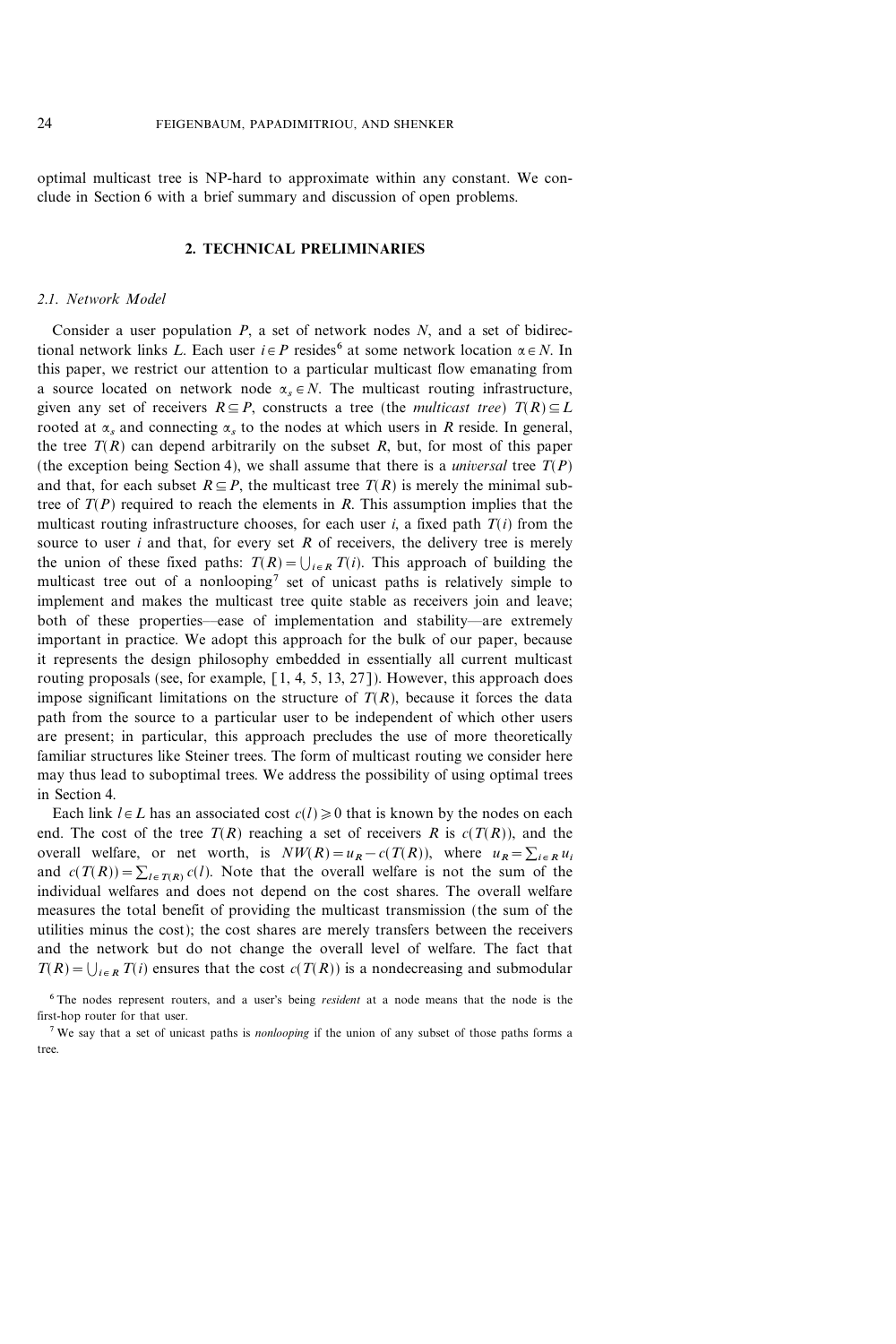function of the set R:  $c(T(R+i)) \ge c(T(R))$  and  $c(T(R_1))+c(T(R_2))\ge c(T(R_1 \cup R_2))$ +c(T(R<sub>1</sub>  $\cap$  R<sub>2</sub>)), for all R, R<sub>1</sub>, R<sub>2</sub>  $\subseteq$  P. In Section 4 below, we examine the effect of dropping the restriction  $T(R) = \bigcup_{i \in R} T(i)$ .

#### 2.2. Cost-Sharing Mechanisms

Cost-sharing mechanisms are defined by the functions  $x_i(u)$  and  $\sigma_i(u)$ . For a given cost-sharing mechanism, define  $R(u) = \{i \in P | \sigma_i(u) = 1\}$ , the *receiver set*, to be the set of users selected to receive the transmission at a given utility profile  $u$ . Similarly, let  $W(u) \equiv NW(R(u))$  be the welfare resulting from the mechanism at utility vector u. We consider only strategyproof cost-sharing mechanisms, and so we must have  $w_i(u) \geq w_i(u \mid^i v_i)$ , for all u, i, and  $v_i$ . We also impose several additional basic requirements:

• No Positive Transfers (NPT):  $x_i(u) \geq 0$ . This precludes *paying* receivers to receive the transmission. We are only considering situations in which the users pay for the right to participate.

• Voluntary Participation (VP):  $w_i(u) \geq 0$ . Users are always free to not receive the transmission and not be charged, which would result in an individual welfare of zero; the network cannot force a user to be worse off than this baseline option. Note that this implies that  $x_i=0$  whenever  $\sigma_i=0$ , i.e., that the set of users who pay is a (not necessarily proper) subset of the set who actually receive the transmission.

• Consumer Sovereignty (CS): For all u,  $\sigma(u | v_i) = 1$  for sufficiently large  $v_i$ . The cost-sharing algorithm cannot arbitrarily exclude any users; the network has to allow users to receive the transmission if they are willing to pay a sufficiently high cost.

There are many strategyproof cost-sharing mechanisms that satisfy the above requirements, some of them quite impractical. For instance, one could send to the highest bidder (breaking ties arbitrarily), deny all other users, and charge the chosen user the second highest reported utility; this would result in all users but one having zero welfare and could result in negative overall welfare if the network costs were sufficiently high. To exclude such alternatives, we find it useful to consider two other requirements:

• Budget-balance:  $\sum_{i \in P} x_i(u) = c(T(R(u)))$ . This requires that the revenue raised from the receivers cover the cost of the transmission exactly.

Efficiency:  $NW(R(u)) \geq N W(R)$ , for all  $R \subseteq P$ . This requires that the receiver set maximize the overall benefit of the network. A set that maximizes  $NW(R)$  is called an efficient set.

It is a classical result in game theory [9, 28] that, in this context, these two requirements are mutually exclusive; there are no strategyproof cost-sharing mechanisms that are both budget-balanced and efficient. It is easy to see, and is shown in [22], that there is essentially only one strategyproof cost-sharing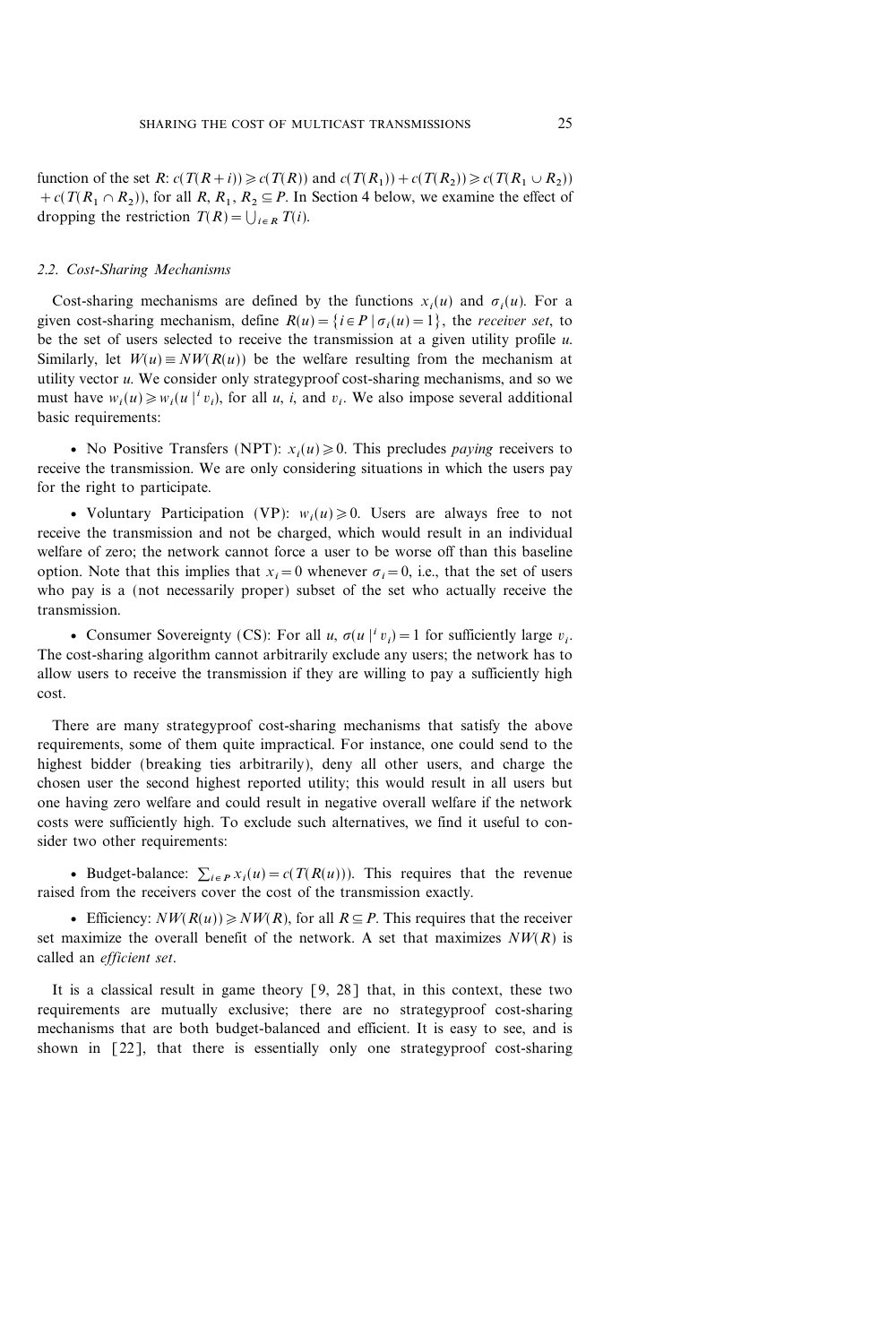mechanism that both satisfies NPT and VP and is efficient: the marginal-cost mechanism.<sup>8</sup> The MC mechanism is a special case of a more general class, the Vickrey Clarke–Groves [2, 10, 11, 36] mechanisms, and is defined as follows. Let  $R^*(u)$ denote the largest efficient set; this is well defined, because submodularity of the cost function guarantees that the union of two efficient sets is also an efficient set. Let  $\sigma_i(u)=1$ , for all  $i \in R^*(u)$ , and  $\sigma_i(u)=0$ , for all  $i \notin R^*(u)$ ; thus,  $W(u)=NW(R^*(u))$ . The cost shares are given by

$$
x_i = u_i \sigma_i(u) - (W(u) - W(u | i 0)).
$$
\n(1)

This mechanism gives user *i* a welfare  $w_i = W(u) - W(u | i \, 0)$  that represents the marginal contribution to the overall welfare provided by her having nonzero utility for the transmission. Unfortunately, this mechanism is not budget-balanced. It never runs a budget surplus but can run a budget deficit; in fact, in many cases, it raises no revenue at all [22].

While the requirement of efficiency picked out a single natural cost-sharing mechanism, the requirement of budget balance leaves many possible mechanisms. By imposing the stronger condition of group strategyproofness (no group of users can increase their welfares by lying about their utilities), one can completely characterize the class of possible cost-sharing mechanisms [21, 22]. Each mechanism is defined by a function  $f: 2^P \mapsto \mathfrak{R}_{\geq 0}^{|P|}$  with the properties that  $\sum_i f_i(R) = c(T(R))$ and  $f_i(R + j) \leq f_i(R)$ , for all i,  $j \in P$ . One can use the function f to define  $x(u)$  and  $\sigma(u)$  in an iterative fashion. First, set  $\sigma_i^{(1)}(u) = 1$ , for all  $i \in P$ , and  $R^{(1)}(u) = P$ . At each step  $k \ge 2$ , let  $R^{(k)}(u) = \{i \mid \sigma_i^{(k-1)}(u) = 1\}$ ,  $x_i^{(k)}(u) = f_i(R^{(k)}(u))$ ,  $\sigma_i^{(k)}(u) = 1$ if  $u_i \ge x_i^{(k)}(u)$ , and  $\sigma_i^{(k)}(u) = 0$  if  $u_i < x_i^{(k)}(u)$ . The sets  $R^{(k)}$  form a monotonic sequence,  $R^{(k)} \subseteq R^{(k-1)}$ , and thus converge after a finite number of steps to some set  $\hat{R}(u)$ ; the resulting values for  $x(u)$  and  $\sigma(u)$  define the cost-sharing mechanism, and  $\hat{R}(u)$  is the receiver set. The Shapley-value mechanism uses the Shapley value [31, 35] for the function f; the general definition of the Shapley value [31] applied to our network cost-sharing problem yields the formula

$$
f_i(R) = \sum_{\widetilde{R} \subseteq R - i} \frac{|\widetilde{R}|!(|R| - |\widetilde{R}| - 1)!}{|R|!} [c(T(\widetilde{R} \cup i)) - c(T(\widetilde{R})))].
$$

This formula is quite forbidding, but it has a simple intuitive explanation: The cost of a link  $l$  is shared equally by all receivers who are downstream of the link.

None of these budget-balanced mechanisms maximizes the overall welfare. Out of all of them, the Shapley-value mechanism minimizes the worst-case welfare loss; that is, the quantity  $Max_u[NW(R^*(u))-NW(R(u))]$  produced by the Shapleyvalue mechanism is strictly smaller than the corresponding quantity produced by other mechanisms in this class [22]. If we insist on budget balance as a requirement, it seems natural to choose the mechanism that minimizes the resulting loss

<sup>8</sup> More precisely, all such strategyproof mechanisms are welfare-equivalent to the MC mechanism in that the resulting individual welfares  $w_i$  are the same. The only degree of freedom in deviating from the MC mechanism is that one can exclude users who do not change the overall welfare and whose own individual welfare is zero.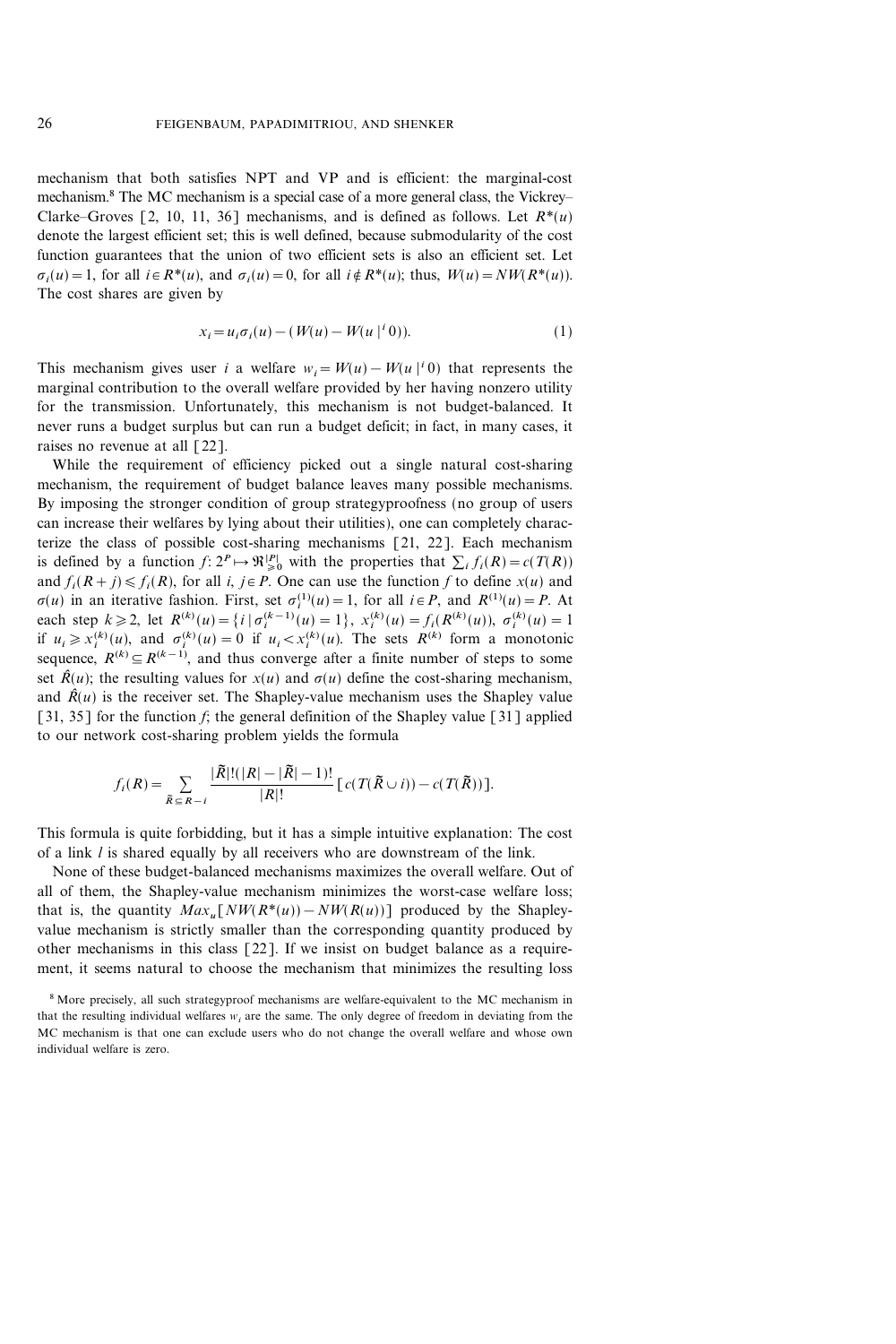#### 2.3. Computational Model and Costs

For a cost-sharing algorithm to be practical, both communication and local computation should require only modest resources, because cost sharing is not the *raison d'être* of the network—it is done only to support the primary goal of transmitting content to receivers in a financially viable manner. Hence, analyzing the complexity of algorithms for implementing cost sharing, especially in terms of the communication burden they impose on the network, is important. By "communication burden," we mean messages transmitted over links in  $L$ , not local communication among users resident at the same node. In each round of the algorithm, a node  $\alpha \in N$  may receive one message from each of its neighbors in  $T(P)$ , compute one or more functions of these messages, values supplied by its resident users, and values stored in previous rounds, and then send one message to each of its neighbors in  $T(P)$ . The resident users may have to execute a local-area network algorithm to accomplish a round of computation, but the algorithm-design problem this raises is orthogonal to the problem we consider here, and its communication burden is taken to be zero.

An instance of a cost-sharing problem has size  $n+p+m$ , where  $n=|T(P)|$ ,  $p=|P|$ , and m is the total size of the numerical input  $\{c(l)\}_{l \in L} \cup \{u_i\}_{i \in P}$ . Ideally, the *total* number of messages sent by a cost-sharing algorithm should be  $O(n)$ , and the *maximum*, over all  $l \in L$ , of the number of messages sent over l should be  $O(1)$ . Note that we care about "hot spots" in bandwidth utilization as well as total bandwidth utilization; for example, an algorithm in which the total number of messages is  $O(n)$  but  $\Omega(n)$  of the messages "bunch up" on one or a few links is unsatisfactory.

In this paper, our primary focus is communication, rather than local computation, but we do not completely disregard local computation. For example, a mechanism that is NP-hard even to approximate closely is obviously impractical; it could not be implemented efficiently even if communication costs associated with the distributed nature of the inputs and outputs were zero and *a fortiori* cannot be implemented efficiently if these costs are nonzero, as they are in our model.

Similarly, while we focus primarily on the *number* of messages that an algorithm sends, we also require that message *size* be reasonable. It would not be satisfactory, for example, to implement a polynomial-time mechanism as follows: Each node, after receiving a message from each of its children, concatenates all of the received messages, all of the utilities of players resident at it, and the cost of the link connecting it to its parent and then sends the result to its parent; when the root  $\alpha_s$  of  $T(P)$  has received all of the utilities and link costs, it computes  $\sigma$  and x and sends them to its children so that the needed values can be "peeled off" as they reach the appropriate nodes, and the remaining values can be sent further down the tree. This trivial algorithm would achieve the goal of  $O(1)$  messages per link, but the maximum size of a message would be  $\Omega(m)$ , which is too big. Message size is not a major issue in this paper, but we revisit it in context where appropriate in what follows.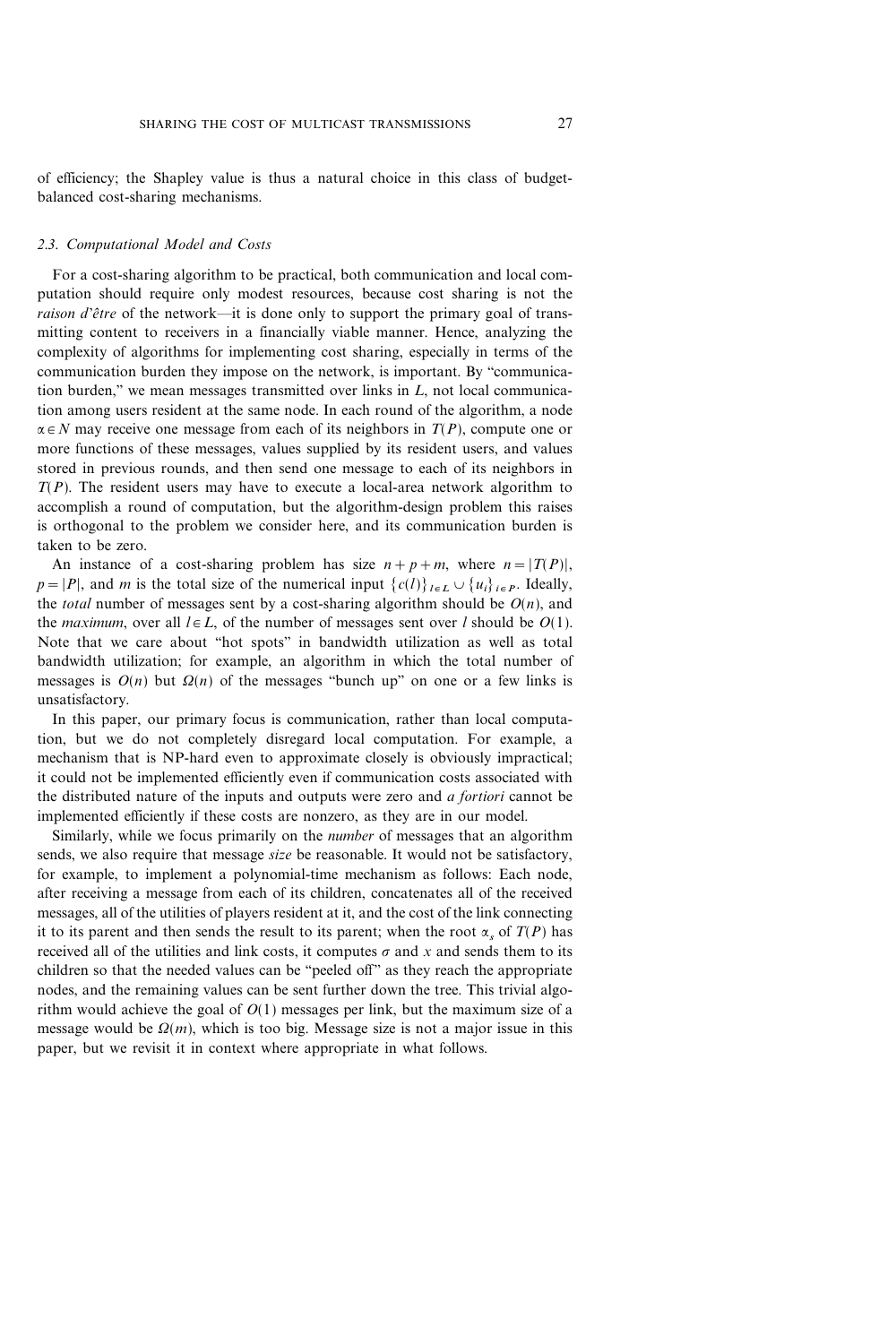We use the term "network complexity" to capture these four aspects of a costsharing algorithm's worst-case performance: the local computational complexity, the total number of messages sent, the maximum number of messages sent over any one link, and the maximum message size. For an algorithm to be practical, all four of these burdens must be modest. Because the study of cost-sharing algorithms (and of algorithmic mechanism design generally) is quite new, we will not give a precise definition of "modest;" we believe that more examples of *prima facie* good algorithms than we have at this early stage should inform such a definition. It may turn out that polynomial-time local computation,<sup>9</sup>  $O(n)$  messages total,  $O(1)$  messages over any one link, and maximum message size that is polylogarithmic in  $n$  and  $p$ and polynomial in the size of the largest  $c(l)$  or  $u_i$  is the right definition of "feasible" network complexity.'' This is achieved by the algorithm in Section 3 below. On the other hand, there may be mechanism-design problems in which the best that can be achieved is  $n \cdot polylog(n)$  messages total, and this may be acceptable in context. Our main goal in this paper is to point out that all four aspects of network complexity are important and that, in our particular problem, there is an algorithm in which all are acceptable.

We do not address any details of message transmission in this model. We assume that messages arrive reliably, within a small bounded time, and arrive in order. It is an open question whether one would obtain fundamentally different network complexity results for the mechanisms considered here if one assumed an unreliable network.

#### 2.4. Related Work

This work lies in the intersection of game theory, theoretical computer science, and networking. Questions of incentives have long been central to game theory, and there is a vast literature on the *mechanism-design* or *implementation* paradigm in which resource-allocation mechanisms are designed to achieve the socially desirable outcomes in spite of user selfishness. (See  $\lceil 12 \rceil$  for a review and  $\lceil 26 \rceil$  for an introduction.) Many of these approaches use Nash equilibria (or other notions of noncooperative behavior) rather than strategyproofness: That is, they assume that simultaneous selfish play leads to a self-consistent equilibrium, called a Nash equilibrium, in which no agent can improve her lot by deviating. The *Nash-implementa*tion approach [3, 19] involves designing resource-allocation mechanisms with Nash equilibria that yield the socially desirable outcome (such as an efficient and/or budget-balanced and/or fair allocation). In contrast, strategyproofness ensures that no matter how other agents behave—whether selfish, spiteful, or stupid—truthful revelation is the optimal (dominant) strategy for each user. Strategyproofness is much more exacting than Nash implementation, and so Nash implementation can

<sup>&</sup>lt;sup>9</sup> More precisely, each round of local computation at a node  $\alpha$  should take time polynomial in the sizes of its local inputs; these inputs may be supplied by users resident at  $\alpha$ , may be received as messages from neighbors of  $\alpha$  in  $T(P)$ , or may have been computed and stored in previous rounds. The total time complexity of the computation done at  $\alpha$  will obviously also depend on the total number of rounds of computation done by  $\alpha$  during the execution of the whole algorithm; ideally, this number will be  $O(1)$ , with each round of computation triggered by a round of incoming messages.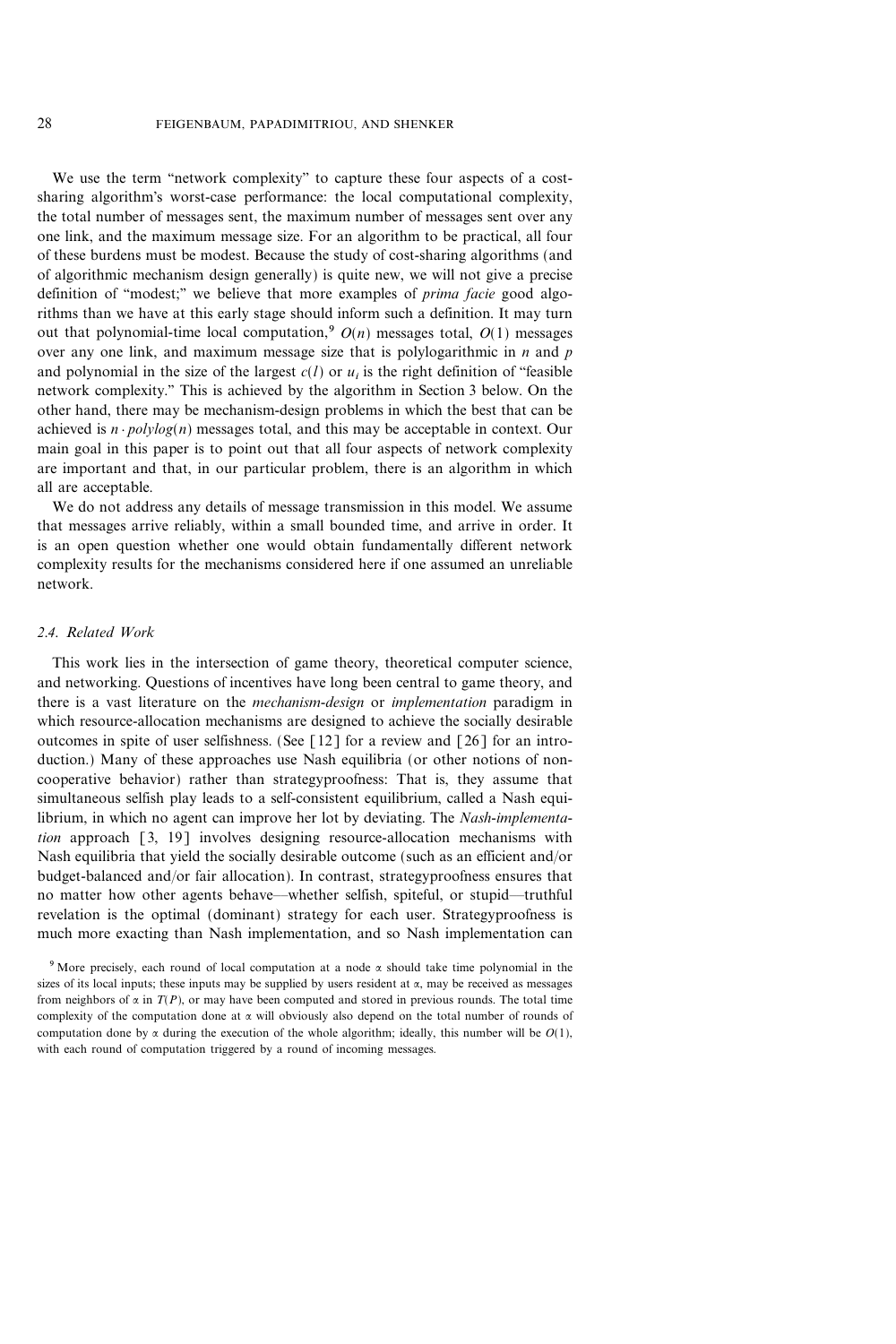achieve a much wider variety of outcomes. However, [7] argues that strategyproofness may be the only viable approach in the Internet, because one cannot ensure that simultaneous selfish play will reach the traditionally defined notions of equilibrium.

There is a long history of applying game-theoretic techniques to networking problems. Some use incentives as a metaphor for distributed-protocol design (e.g., [17]); the elements in the protocol are not selfish, but microeconomic principles are used to achieve coordination between the elements. Others analyze the impact of selfish users on current designs (e.g., [14]), determining the resource allocations achieved at Nash equilibrium. Still others adopt the mechanism-design approach and modify network designs to cope with user selfishness (e.g., [6, 16, 30, 32, 33]). There is also significant use of mechanism design in distributed artificial intelligence (e.g.,  $[29, 34]$ ) and in market-based computation (e.g.,  $[37]$ ).

Despite their increasing role in some of the more applied areas in computer science, incentives have rarely been an important consideration in traditional theoretical computer science. Typically, users are assumed either to be *cooperative* (i.e., to follow the prescribed algorithm) or to be *adversaries* who attempt to harm other users. In contrast, the selfish users of game theory are neither cooperative nor spiteful; instead they attempt to optimize their own individual welfare. While one cannot assume selfish users will cooperate, one can assume that they will respond to incentives. Thus, one need not cope with the worst-case behavior of a byzantive adversary-only with predictably selfish behavior.

In short, the game-theoretic literature stresses incentives with (usually) little regard for network complexity, while the theoretical computer science literature (usually) focuses on complexity without much consideration of incentives. In one of the first works to merge these two concerns, Nisan and Ronen  $[23-25]$  pose noncooperative allocation problems such as routing and load balancing and analyze the computational complexity of the relevant strategyproof mechanisms. Our work is very much in the same spirit as theirs, except that they consider a centralized setting for the computation, and we address the network complexity in a distributed setting, for the concrete application of multicast cost sharing. The mechanisms we consider would not be interesting in Nisan and Ronen's model. Because their model allows all of the users to send their data to one node, the receiving node could just compute SH or MC cost shares, both of which are polynomial-time computable. SH and MC computations are interesting only when the computational model is distributed and network complexity matters.

#### 3. MARGINAL-COST MECHANISM

THEOREM 3.1. MC cost sharing requires exactly two messages per link. There is an algorithm that computes the cost shares by performing one bottom-up traversal of  $T(P)$ , followed by one top-down traversal, and this algorithm is optimal with respect to number of messages sent.

Proof. In order to describe the algorithm, we need the following notation. Let  $u^{\alpha}$  denote the sum of the utilities of the users resident at node  $\alpha$ ,  $c^{\alpha}$  the cost of the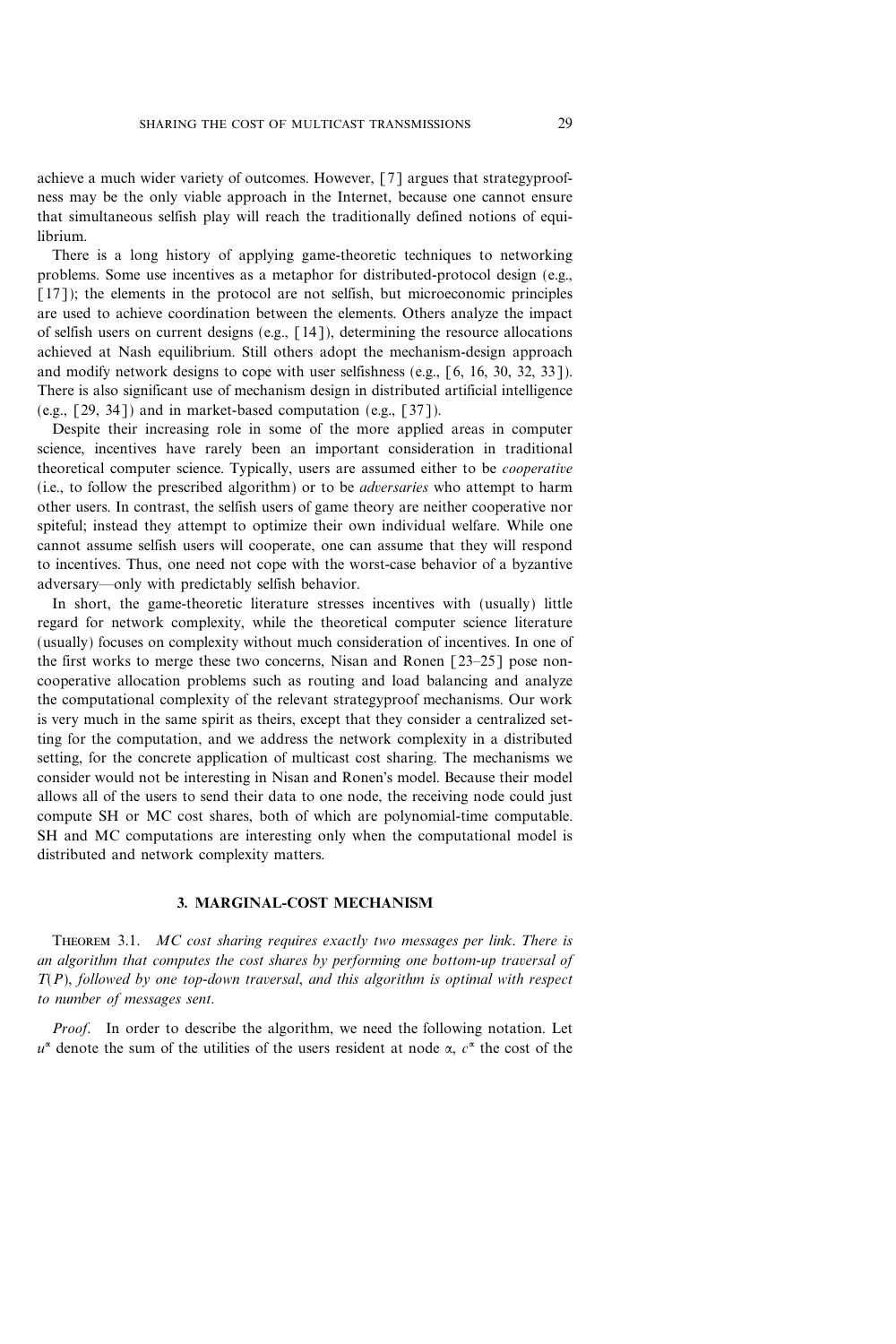```
At node \alpha \in V(P)After receiving a message A^{\beta} from each child \beta \in Ch(\alpha)W^{\alpha} \leftarrow u^{\alpha} + (\sum_{\beta \in Ch(\alpha)} A^{\beta}) - c^{\alpha}If W^{\alpha} > 0 then
             \{\sigma_i \leftarrow 1 for all i \in res(\alpha)Send W^{\alpha} to parent p(\alpha)\mathcal{E}Else
             \{\sigma_i \leftarrow 0 for all i \in res(\alpha)Send 0 to parent p(\alpha)<sup>}</sup>
```
FIG. 1. Bottom-up traversal: Computing welfare values.

link from  $\alpha$  to its parent  $p(\alpha)$  in the tree  $T(P)$ ,  $Ch(\alpha)$  all the child nodes of  $\alpha$  in the tree  $T(P)$ ,  $V(P)$  all nodes in the tree  $T(P)$ ,  $res(\alpha)$  the set of users at node  $\alpha$ , and  $T^{\alpha}(P)$  the union of the subtree rooted at  $\alpha$  and the link from  $\alpha$  to  $p(\alpha)$ . With this, we can compute  $W^{\alpha}(u)$ , which is the welfare (i.e., utilities minus cost) of  $T^{\alpha}(P)$ , as

$$
W^{\alpha}(u) = u^{\alpha} + \left(\sum_{\beta \in Ch(\alpha) \mid W^{\beta}(u) \geq 0} W^{\beta}(u)\right) - c^{\alpha}.
$$

Note that these values can be computed by the bottom-up traversal given in Fig. 1 above.<sup>10</sup> Naturally,  $\sigma(i) = 1$  (that is, user i is included in the multicast) if  $W^{\alpha}(u) \ge 0$ for all nodes  $\alpha$  in the path from user i to the root.

Once the  $W^{\alpha}(u)$ 's have been computed, the values of the  $\sigma_i(u)$ 's—that is, the bits that indicate whether a user i is a member of the efficient set  $R^*(u)$ —can be propagated in a top-down traversal.

The cost share  $x_i(u)$  for user  $i \in R^*(u)$ , given by Eq. (1), does not require a fromscratch recomputation of  $W(u | i 0)$ . For each node  $\alpha$  and user  $i \in R^*(u)$  at  $\alpha$ , let  $y_i(u)$  be the smallest  $W^{\beta}(u)$  of any node  $\beta$  in the path from  $\alpha$  to the root. (This minimum welfare value might occur at  $\alpha$ .) Then there are two cases:

• If  $u_i \leq y_i(u)$ , then, without user i, the efficient set is the same as it is with user *i*. That is,  $R^*(u) = R^*(u | i\ 0)$ , and the difference  $W(u) - W(u | i\ 0)$  is  $u_i$ . Therefore, user *i* must pay  $x_i(u) \equiv u_i - (W(u) - W(u |i^i 0)) = 0$ .

• If, however,  $u_i > y_i(u)$ , then dropping user *i* results in the elimination from  $R^*(u)$  of a subtree of total welfare  $y_i(u)$ , and thus user i must pay exactly  $x_i(u) = u_i - y_i(u)$ .

To see this, note that dropping user *i* decreases  $W^{\alpha}(u)$  by  $u_i$ . If  $u_i > y_i(u)$ , then there is some lowest (furthest from the source) ancestor  $\alpha'$  of  $\alpha$  for which dropping

 $10$  Johnson et al. [15] use essentially the same formula in their (independently discovered) strongpruning algorithm for the prize-collecting Steiner-tree problem.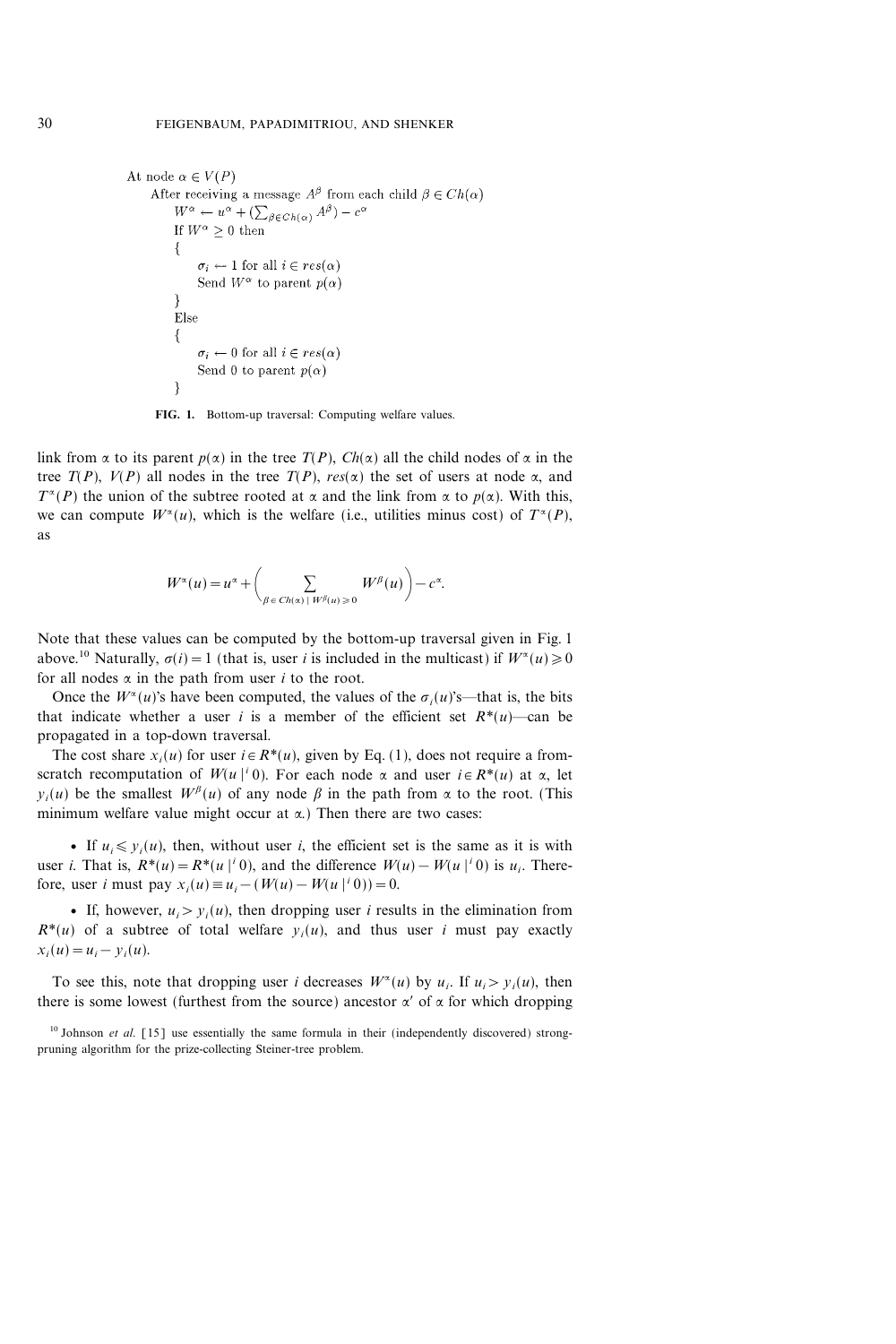user *i* causes  $W^{\alpha'}(u)$  to become negative and all users resident at nodes in  $T^{\alpha'}(P)$ to be dropped from the receiver set. Dropping  $T^{\alpha'}(P)$  may in turn result in a negative welfare value for some ancestor  $\alpha''$  of  $\alpha'$ , which would cause  $T^{\alpha''}(P)$  to be dropped, and so forth. This "chain reaction" stops after the removal of a minimumwelfare subtree  $T^{\beta}(P)$ . On the other hand, if  $u_i < y_i(u)$ , then the tree used to reach  $R^*(u | i \, 0)$  is the same as the one used to reach  $R^*(u)$ .

Observe that this propagation of  $y_i(u)$  can be combined with the propagation of  $\sigma_i(u)$ , as shown in Fig. 2 below.

In the top-down traversal given in Fig. 2, we assume that each node  $\alpha$  has the "state" from the (earlier) execution of the bottom-up traversal; this consists of the messages that it received from its children, the message that it sent to its parent, and the values  $\sigma_i$  for users i at  $\alpha$  (some of which were erroneously, but temporarily, set to 1 and will be corrected in the top-down traversal). The top-down traversal has to convey enough information to allow nodes to compute cost shares using Eq. (1) and to correct erroneous  $\sigma_i$  values.

Finally, note that two messages must in fact travel over each link in  $T(P)$  if cost shares are to be computed correctly. There are instances in which, for all  $\alpha \in V(P)$ , cost shares at  $\alpha$  depend on utilities at every descendant of  $\alpha$  and on utilities and/or link costs between  $\alpha$  and the root  $\alpha_s$  of  $T(P)$ . In our model,  $\alpha$  can only compute such a share after receiving *some* information from its parent and each of its children (although perhaps not as many bits of information as our algorithm sends). Examples of such instances include those in which  $R^*(u) = P$  but setting  $u_i=0$  for any *i* would cause all users in a subtree rooted at some  $\beta \in Ch(\alpha_s)$  not to receive the transmission (because each link joining  $\alpha_s$  to one of its children has a very high cost).  $\blacksquare$ 

```
Initialize: Root \alpha_s sends W^{\alpha_s} to each of its children.
For each \alpha \in V(P) - {\alpha_s}After receiving message A from parent p(\alpha)//Case 1: T^{\alpha}(P) \cap T(R^*(u)) = \emptyset.
           //Set \sigma_i's properly at \alpha and propagate non-membership downward.
          If \sigma_i = 0, for all i \in res(\alpha), or A < 0 then
           {
                x_i \leftarrow 0 and \sigma_i \leftarrow 0 for all i \in res(\alpha)send -1 to \beta for all \beta \in Ch(\alpha)Ł
           //Case 2: T^{\alpha}(P) \cap T(R^*(u)) \neq \emptyset.
           //Compute cost shares and propagate minimum welfare value downward.
           Else
           ſ
                A \leftarrow min(A, W^{\alpha})For each i \in res(\alpha)If u_i \leq A, then x_i \leftarrow 0, else x_i \leftarrow u_i - AFor each \beta \in Ch(\alpha)Send A to \beta\big\}
```
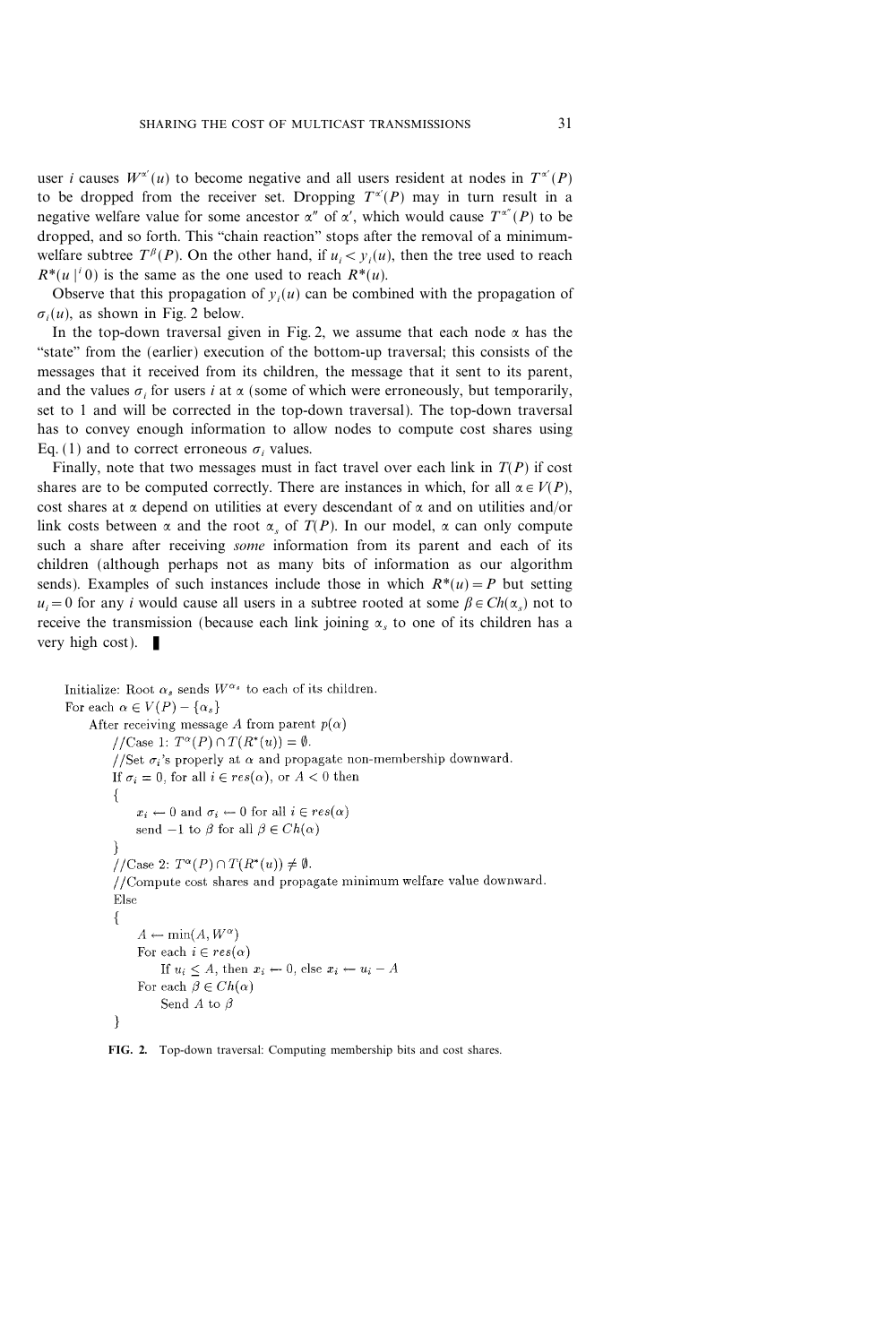#### 4. WELFARE-MAXIMIZING MULTICAST TREE

The form of routing used in this paper requires that the actual delivery tree be a subtree of the given *universal* tree that connects the source to all users. While this accurately models the current design philosophy of multicast routing, which emphasizes simplicity and stability over optimization, there are other contexts involving tree-like delivery structures in which optimality would become the dominant consideration. One such example is that of installing communication lines connecting several institutions;<sup>11</sup> the situation is static once installed, and thus stability is not an issue, but minimizing cost can be quite important.

In such settings, it is natural to consider the following generalization of the MC mechanism. The node set N and link set L form a general digraph; the source  $\alpha_s$ is an element of N. Any subtree T of  $(N, L)$  that is rooted at  $\alpha_s$  can be a delivery tree; because, in this extension, we are identifying nodes with "players," such a  $T$ defines a receiver set  $V(T)$  and a total welfare value that is just the sum of the utilities of nodes in T minus the sum of the costs of links in T. The question is whether, without the restriction used in Section 3 that the delivery tree be a subtree of the universal  $T(P)$ , it is computationally feasible to find a delivery tree of maximum total welfare.

More formally, let  $\mathcal{T}(R)$  denote the set of all trees connecting the source to a receiver set R. Given a receiver set R, we choose the tree  $T \in \mathcal{T}(R)$  that minimizes  $c(T)$ ; define  $C(R) = Min_{T \in \mathcal{T}(R)} c(T)$ . Then, an efficient set  $R^* \subseteq N$  is one that maximizes  $u_R - C(R)$ . There is no longer a unique largest efficient set, because the cost function  $C(R)$  is not submodular (unlike  $c(T(R))$ ) in our original problem, which is submodular). Let  $W(N, L, c, u, r) = Max_{R \subseteq N-\{r\}}(u_R - C(R))$  be the optimal efficiency. For a given selection of efficient sets  $R^*(u)$ , Eq. (1) defines the cost shares for an MC-like strategyproof mechanism satisfying NPT, VP, and CS. The question is whether we can find a feasible algorithm to implement this mechanism.

Because computing  $W()$  is equivalent to the net-worth maximization version of the Prize-Collecting Steiner-Tree problem [15], it is NP-hard. We now show that  $W()$  is NP-hard to approximate within any constant factor, even if  $(N, L)$ is a bounded-degree graph.<sup>12</sup> Therefore, the natural generalization of the MC mechanism that we have defined in this section is apparently computationally infeasible.

THEOREM 4.1. Let  $G=(N, L)$  be a digraph,  $r \in N$  a distinguished root node, c:  $L\to\Re^{\geq0}$  a cost function on links, and u:  $N\to\Re^{\geq0}$  a utility function on nodes. For  $R\subseteq N-\lbrace r\rbrace$ , let  $C(R)$  be the cost of a minimum-cost tree, the node set of which contains r and R. Then, for any constant  $\varepsilon$ ,  $0 < \varepsilon < 1$ , the function

$$
W(N, L, c, u, r) = \max_{R \subseteq N - \{r\}} (u_R - C(R))
$$

 $11$  In this context, there is no notion of a "player" that is resident at a node: Each institution corresponds to a single node, and it has a single utility (or "prize") value; either this node will be connected to the delivery tree by the routing infrastructure, or it will not be.

<sup>&</sup>lt;sup>12</sup> This easy result had been absent from the extensive literature on this problem.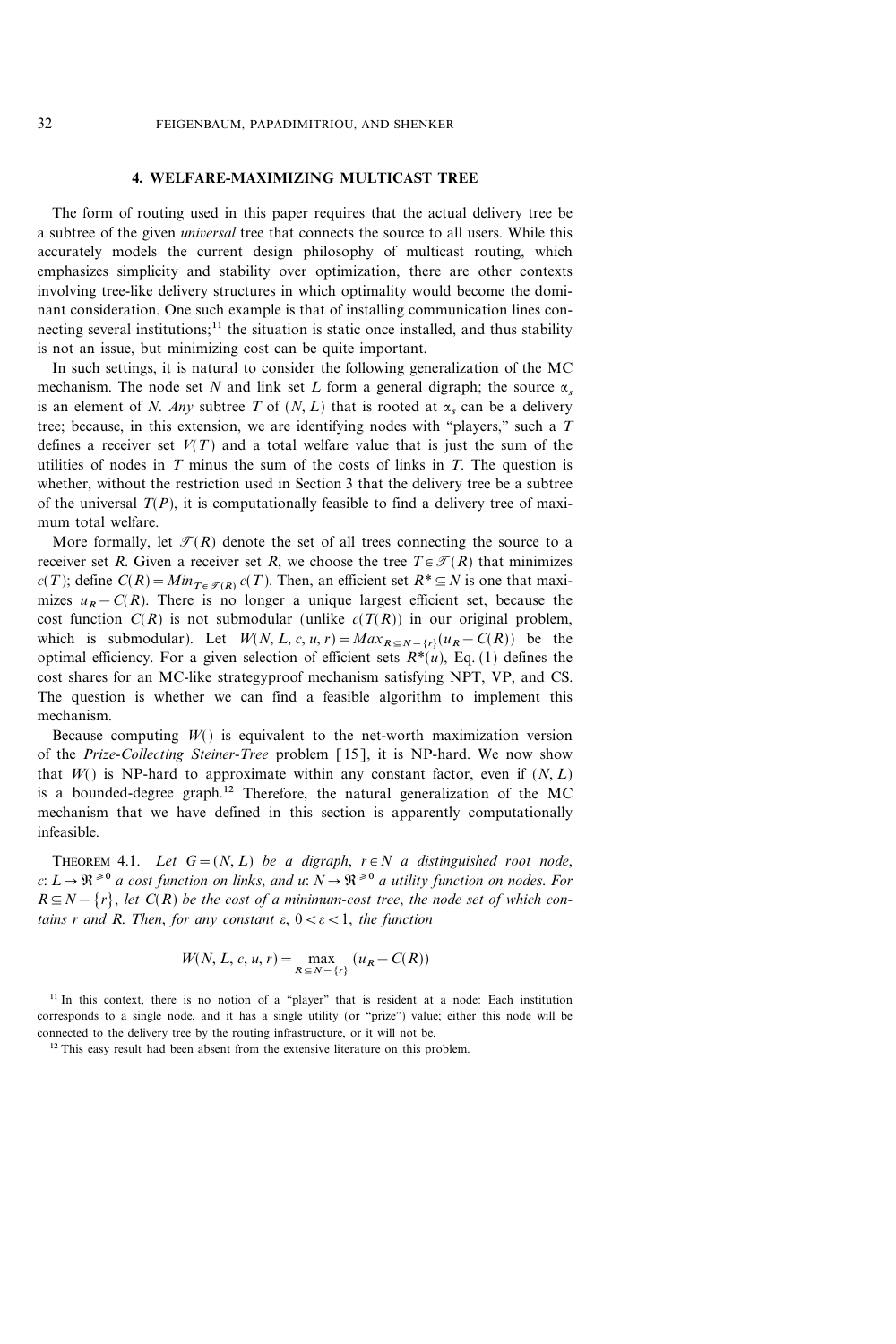is NP-hard to approximate<sup>13</sup> within ratio  $\varepsilon$ . Moreover, this hardness result holds even if  $(N, L)$  is a bounded-degree digraph.

*Proof.* Let  $(x_1, ..., x_n, C_1, ..., C_m)$  be a SAT instance. Assume without loss of generality that the formula contains a clause  $(x_i \vee \overline{x}_i)$ , for all  $1 \le i \le n$ . The equivalent digraph has four levels:

• The first level contains the root r, with utility  $\varepsilon^3$ .

• The second level contains a node  $r'$ , with utility zero, connected to  $r$  via a link of cost  $m \cdot K-n-1$ , where  $K \gg m$ .

• The third level contains  $2n$  nodes, one for each  $x_i$  and  $\bar{x}_i$ , all with utility zero, and all connected to  $r'$  via unit-cost links.

 $\bullet$  Finally, the fourth level contains  $m$  nodes, one for each clause, each of utility  $K$ , and each connected via zero-cost links to the level-3 nodes corresponding to the literals it contains.

Any digraph of this form has a trivial solution of welfare  $\varepsilon^3$ , containing only the root node r.

To get a solution of welfare greater than  $\varepsilon^3$ , we must include the link  $(r, r')$ , which in turn forces the inclusion of all of the level-4 nodes. At most  $n$  links from r' to level-3 nodes can be included, because  $n+1$  such links would put us back to welfare  $\varepsilon^3$ . For each *i*, one of the  $x_i$ -node or the  $\bar{x}_i$ -node must be included, in order to reach the level-4 node corresponding to clause  $(x_i \vee \overline{x}_i)$ . Therefore, a solution of welfare greater than  $\varepsilon^3$  corresponds to a satisfying assignment; in fact, such a solution will have welfare exactly  $1 + \varepsilon^3$ .

Unsatisfiable formulas correspond to graphs of maximum welfare  $\varepsilon^3$ , on which an  $\varepsilon$ -approximation algorithm for  $W()$  would return a value less than or equal to  $\varepsilon^2$ . Satisfiable formulas correspond to graphs of maximum welfare  $1 + \varepsilon^3$ , on which an  $\varepsilon$ -approximation algorithm would return a value greater than or equal to  $\varepsilon(1+\varepsilon^3) > \varepsilon$ . Thus  $\varepsilon$ -approximating  $W()$  is NP-hard.

To obtain a hardness result for bounded-degree graphs, we modify the reduction as follows. First, replace the  $2n$  links that connect r' to the level-3 "literal nodes" with a binary tree whose root is  $r'$  and whose leaves are the  $2n$  literal nodes. All of the nodes in this binary tree have utility zero, and all of the links have cost zero, except for the links that connect the literal nodes to their parents; each of these  $2n$  links has cost one. Next, assume without loss of generality that each clause  $C_i$  either is the disjunction of three literals or is of the form  $(x_i \vee \overline{x}_i)$ . For each literal  $y$ , use a binary tree to connect the literal node corresponding to  $y$  to all of the nodes corresponding to clauses in which  $y$  appears. All of the links in these trees have cost zero, and all of the nodes have utility zero, except for the "clause nodes" themselves, each of which has utility  $K$ , as it did in the original reduction.  $\blacksquare$ 

<sup>13</sup> Recall that algorithm A "approximates f within ratio  $\varepsilon$ ,  $0 < \varepsilon < 1$ ," if, for all x,  $\varepsilon \leq A(x)/f(x) \leq 1/\varepsilon$ .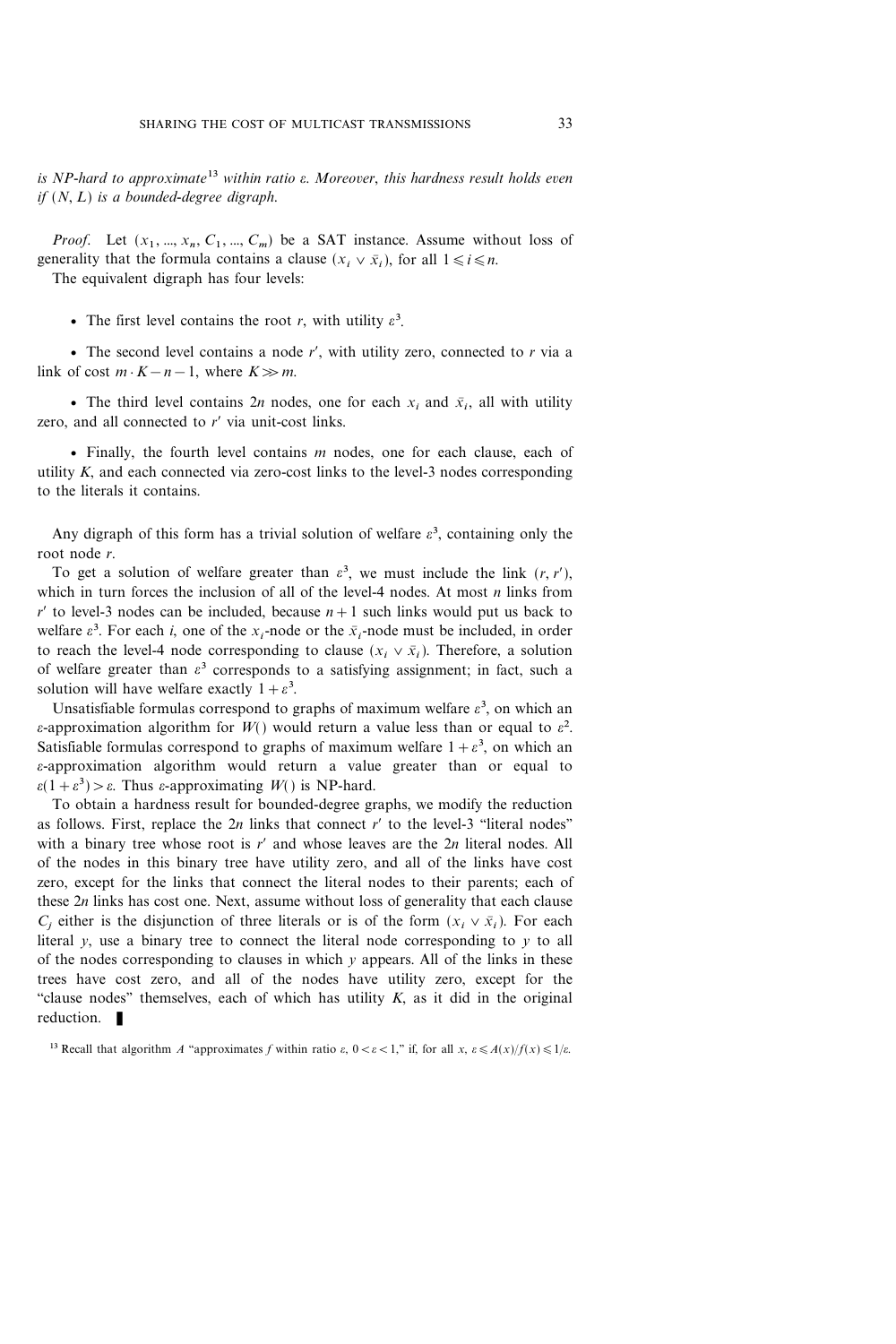### 5. SHAPLEY-VALUE MECHANISM

SH cost shares can be computed by a brute-force algorithm involving, in the worst case, the exchange of  $\Theta(n \cdot p)$  messages total and at least p messages over certain links. We conjecture that this complexity is the best possible and present some evidence for this below. We first, however, explain the brute-force algorithm.

The simplest case of the SH cost-share problem is the one in which all  $u_i$  are sufficiently large to guarantee that all of  $P$  receives the transmission. (For example,  $u_i > c(T(P))$ , for all i, would suffice.) In this case, the SH cost-shares can be computed as follows.<sup>14</sup> Do a bottom-up traversal of the tree that determines, for each node  $\alpha$ , the number  $p_{\alpha}$  of users in the subtree rooted at  $\alpha$ . Then, do a top-down traversal, which the root initiates by sending the number  $md=0$  to each of its children. After receiving message  $md$ , node  $\alpha$  computes

$$
md' \equiv \left(\frac{c(l)}{p_{\alpha}}\right) + md,
$$

where *l* is the network link between  $\alpha$  and its parent, assigns the cost share *md'* to each of its resident users, and sends md' to each of its children. Thus, each user ends up paying a fraction of the cost of each link in its path from the source, where the fraction is determined by the number of users sharing this link.

To apply the brute-force algorithm to the general case, we must proceed in an iterative fashion. We initially start, as before, with  $R = P$  and compute the cost shares as above. However, in the general case, we cannot assume that  $u_i \geq m d'$ , for all  $i$ , and so some users may prefer not to receive the transmission. Therefore, after an iteration, we update R by omitting all users i such that  $u_i$   $<$  md' and repeat. The algorithm terminates when no more users need to be dropped. In the worst case, one user will be dropped after each iteration, resulting in a total of  $p$  iterations and  $\Omega(n \cdot p)$  messages.

THEOREM 5.1. The brute-force algorithm implements the SH mechanism with  $\Theta(n \cdot p)$  message exchanges.

We next show a result strongly suggesting that the brute-force algorithm is essentially optimal, i.e., that such quadratic dependence is inherent.

#### Lower Bound

We prove our lower bound for a particular class of distributed algorithms. These algorithms start with real variables stored locally at the nodes and proceed by exchanging messages between nodes, interleaved with local computations. Each message is a real number, a *linear combination of the variables at the sending site* 

<sup>14</sup> This simple case is essentially a distributed version of the linear-time algorithm given in [20].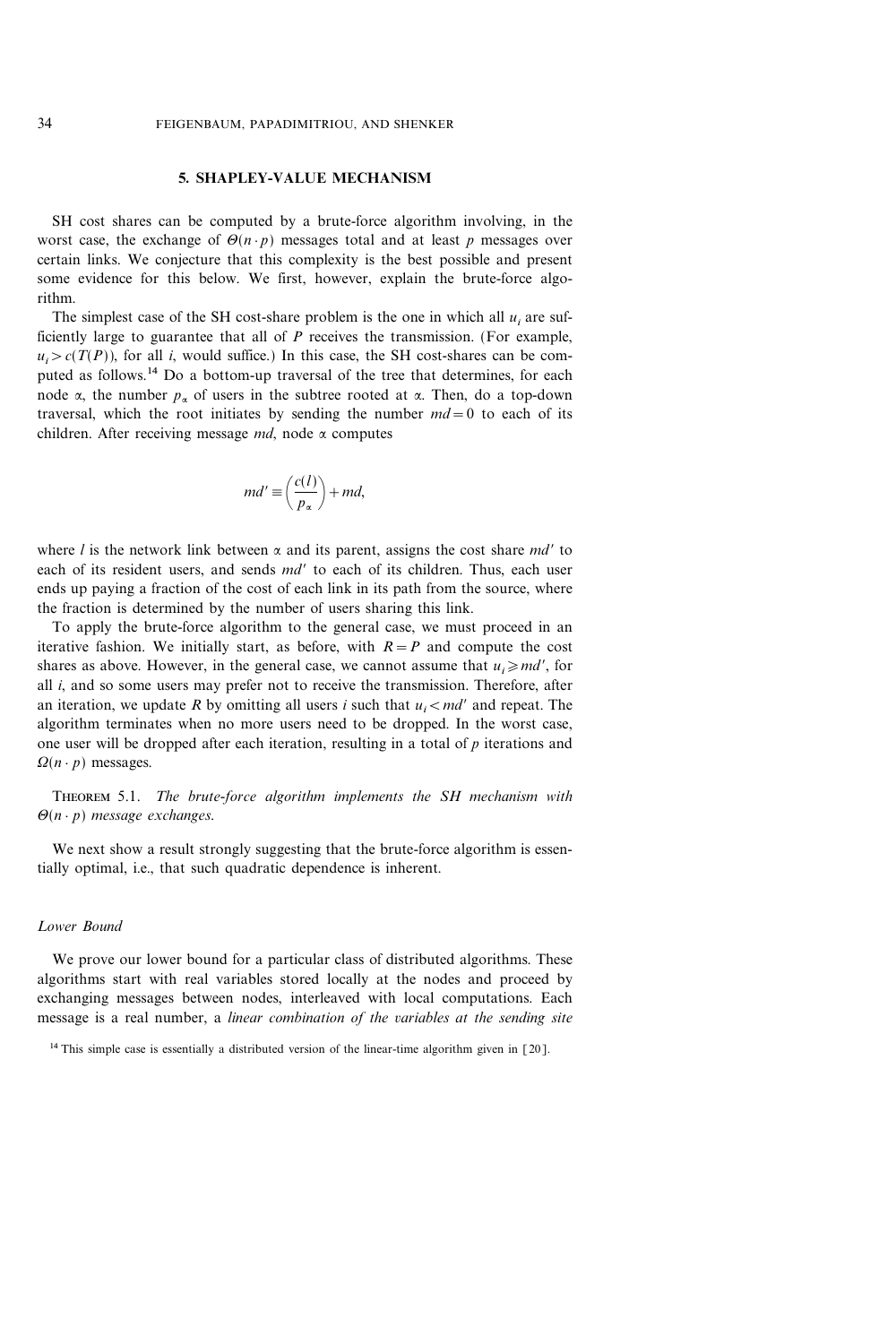and the messages received at the sending site at previous steps.<sup>15</sup> If the coefficients involved in these linear combinations are constant and fixed in advance, then the algorithm is called an oblivious linear distributed algorithm.

A more general class of algorithms is the one in which the computation of the next message to be sent from a node is a decision tree with comparisons of linear combinations of the local variables and the messages received; the leaves of the tree then compute linear combinations of the local variables and the previously received messages. We call these the *nonoblivious linear distributed algorithms*, or simply linear distributed algorithms, a class that includes all algorithms described in this paper. In such algorithms, the space of all possible variable values of the initial variables is subdivided into convex polytopes, and particular values for the constant coefficients of the linear combinations prevail at each polytope.

We can show the following result, suggesting that, up to constant factors, the brute-force algorithm is optimal with respect to the number of messages sent:

THEOREM 5.2. There is an infinite family of multicast computations, with n nodes and  $O(n)$  users, such that any linear distributed algorithm that implements the SH mechanism requires in the worst case  $\Omega(n^2)$  message exchanges.

*Proof.* Consider a tree that is a path with nodes  $\alpha_0$  through  $\alpha_n$ . The source is  $\alpha_0$ , the cost of the link  $[\alpha_i, \alpha_{i+1}]$  is  $c_{i+1}$ , each of the nodes  $\alpha_i$ ,  $i=1, ..., n-1$ , has an agent with utility  $u_i$ , while there are *n* agents at  $\alpha_n$ , with utilities  $u_{ni}$ ,  $j=1, ..., n$ . For reasons of purely notational simplicity, we assume here that the cost  $c_i$  is known only by node  $\alpha_{i-1}$  (and not by node  $\alpha_i$ ); this assumption increases the number of messages that need to be exchanged across each link by at most one. We shall show that  $\Omega(n^2)$  messages are necessary. In particular, we shall show that i messages must be exchanged across link  $\lceil \alpha_i, \alpha_{i+1} \rceil$ ,  $i=0, ..., n-1$ .

Consider the last link  $[\alpha_{n-1}, \alpha_n]$ . (The general case is very similar and is explained below.) Suppose that the utilities  $u_i$  are very large, while all n agents at  $\alpha_n$  are excluded one by one at each iteration of the brute-force algorithm. Consider the task of actually *checking* that the link costs and the utilities  $u_{ni}$  fall into this case. When the  $u_{ni}$  are in decreasing order, this is tantamount to checking the inequalities

$$
u_{nj} < \sum_{i=1}^{n} \frac{c_i}{n+j-i}.
$$
 (2)

Because we are only interested in the messages across link  $[\alpha_{n-1}, \alpha_n]$ , we can regard the network as two nodes,  $\alpha_n$  and another node  $\alpha$  that is formed by merging all the rest. The variables  $u_{ni}$ ,  $j=1, ..., n$ , are local to node  $\alpha_n$ , while the variables  $c_i$ ,

<sup>&</sup>lt;sup>15</sup> Synchronization is, of course, crucial in such algorithms. However, as will soon become apparent, we shall be interested in distributed algorithms over two sites, in which message exchange can be assumed to proceed in an orderly alternating fashion. Notice also that we assume that each message is a real number with no bounds on size, precision, or other computational attributes, in the spirit of algebraic complexity—a framework that excludes encoding tricks but includes all algorithms presented in this paper and enables our algebraic lower-bounding argument.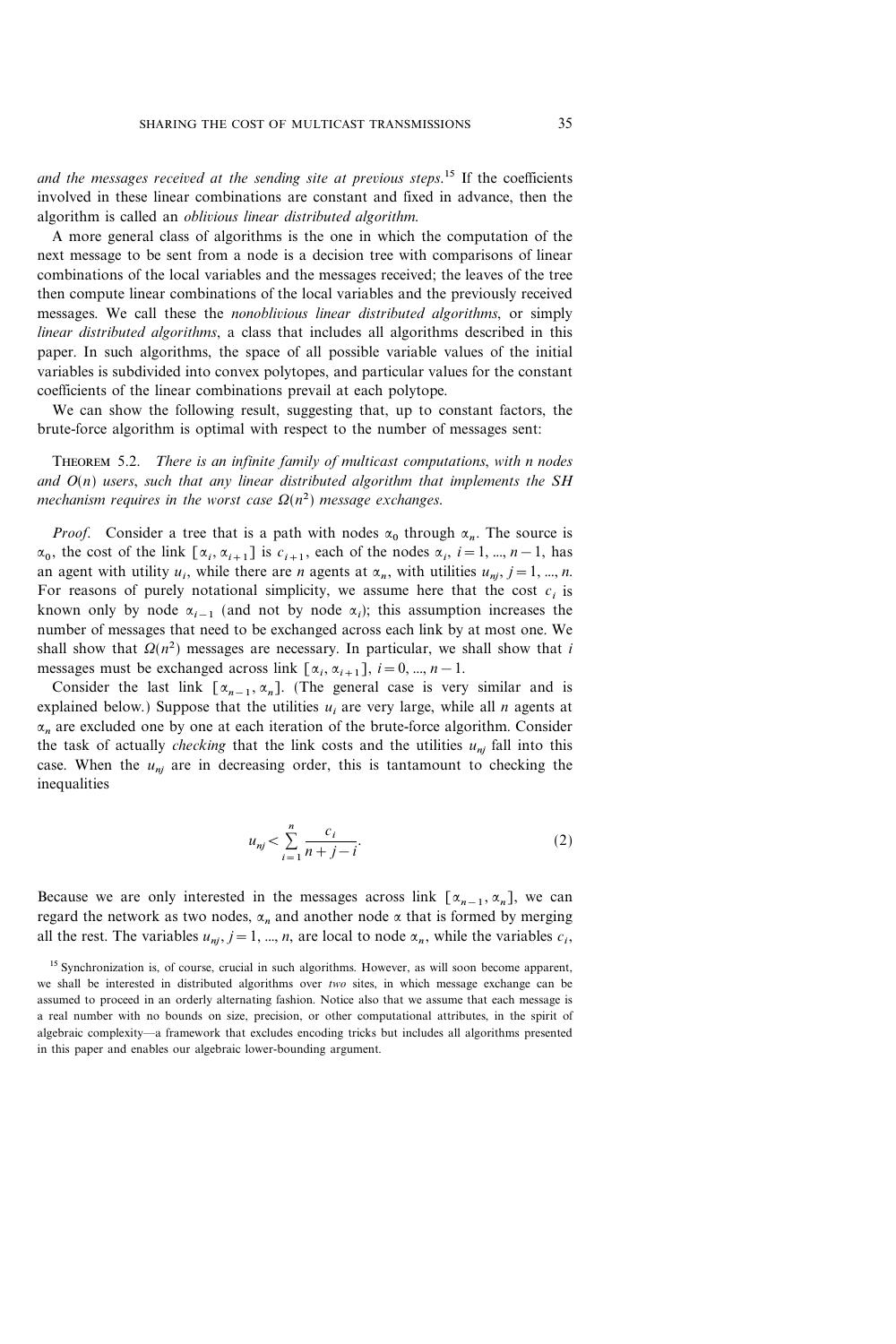$i=1, ..., n$ , are known to the node  $\alpha$ . The assertion of the Theorem follows from the following general result about distributed computation:

Lemma 5.1. Any linear distributed algorithm by two nodes for checking the inequalities  $Ax + By > a$  (assumed to have a feasible solution), where x is an n-vector known to node I, y is an n-vector known to node II, A, B are  $n \times n$  nonsingular matrices known to both, and a is an n-vector known to both, requires n message exchanges.

Proof of the Lemma. Because we are assuming that linear operations are free and that the matrices  $\vec{A}$  and  $\vec{B}$  are nonsingular, it is not a loss of generality to assume that the inequalities to be checked are  $x \le y$ . It is quite obvious that testing these inequalities requires  $n$  messages; the careful proof follows.

Consider an oblivious distributed algorithm checking this with fewer than  $n$ messages. We shall identify a polytopal subdivision P of  $\mathbb{R}^{2n}$  as follows: Initially,  $P = \mathfrak{R}^{2n}$ , and we also set  $P_0 = \{(x, y) \in \mathfrak{R}^{2n} : x = y\}$ . Whenever a decision of the two decision trees splits  $P$ , we select from among the two pieces of  $P$  the one that (a) has a nonempty intersection with  $\{(x, y) \in \mathbb{R}^{2n} : x < y\}$  and (b) among those, the one that contains the highest dimensional piece of  $P_0$ . Then the new  $P_0$  is defined as the intersection of the old  $P_0$  and the new P. Let P be the polytopal subdivision at the end of the algorithm.

We call a step in which the dimension of  $P_0$  decreases a *separation*; at a separation, the dimension of  $P_0$  decreases by 1, because an inequality  $x_i < y_i$  was checked, for some i. If the separation (that is, the test of the decision tree that caused it) happened at node I, we call it a *I-separation*, otherwise a *II-separation*. Let  $s_I$  and  $s_{II}$ denote the total number of I-separations and II-separations, respectively.

Case 1. Suppose that  $s_I + s_{II} < n$ . In this case, P contains a nontrivial  $P_0$ , and thus a point with  $x_i = y_i$ , for some i, and hence P is a polytope that contains a point that satisfies  $x \lt y$  and one that does not. Therefore, it witnesses that the algorithm is wrong.

Case 2.  $s_I + s_{II} \ge n$ . Let  $m_I$  be the number of messages received by I in this branch of the algorithm and  $m_{\text{II}}$  the number received by II. Recall that  $m_{\text{I}}+m_{\text{II}} < n$ . It follows that either  $s_1 > m_1$  or  $s_{II} > m_{II}$ ; without loss of generality, assume the former. Consider the  $s<sub>I</sub>$  steps at which I suffers its separations; at these steps, the linear tests of I's decision tree were  $\hat{x} - \hat{y}$ , where  $\hat{x}$  and  $\hat{y}$  are x and y restricted to  $s<sub>I</sub>$ indices. Now, these linear forms are linear combinations of x, plus the  $m<sub>1</sub>$  messages received by I, and these latter messages are linear combinations of  $x$  and  $y$ , say  $Cx + Dy$  for some  $m_1 \times n$  matrices C and D. Thus,  $\hat{x} - \hat{y}$  can be written as  $\hat{x} - \hat{y} = E(Cx+Dy)+Fx$ , for some  $s_1 \times m_1$  matrix E and  $s_1 \times n$  matrix F. It follows from this equation that  $-\hat{y}=EDy$ , which is impossible, because matrix ED has rank  $m_1 < s_1$ . This contradiction completes the proof.

We would like to prove two extensions of this lower bound: The first deals with nonlinear algebraic operations and the second with the case in which the costs  $c_i$ are known in advance. The first extension should be provable by exploiting some algebraic-geometric understanding of the local structure of the high-dimensional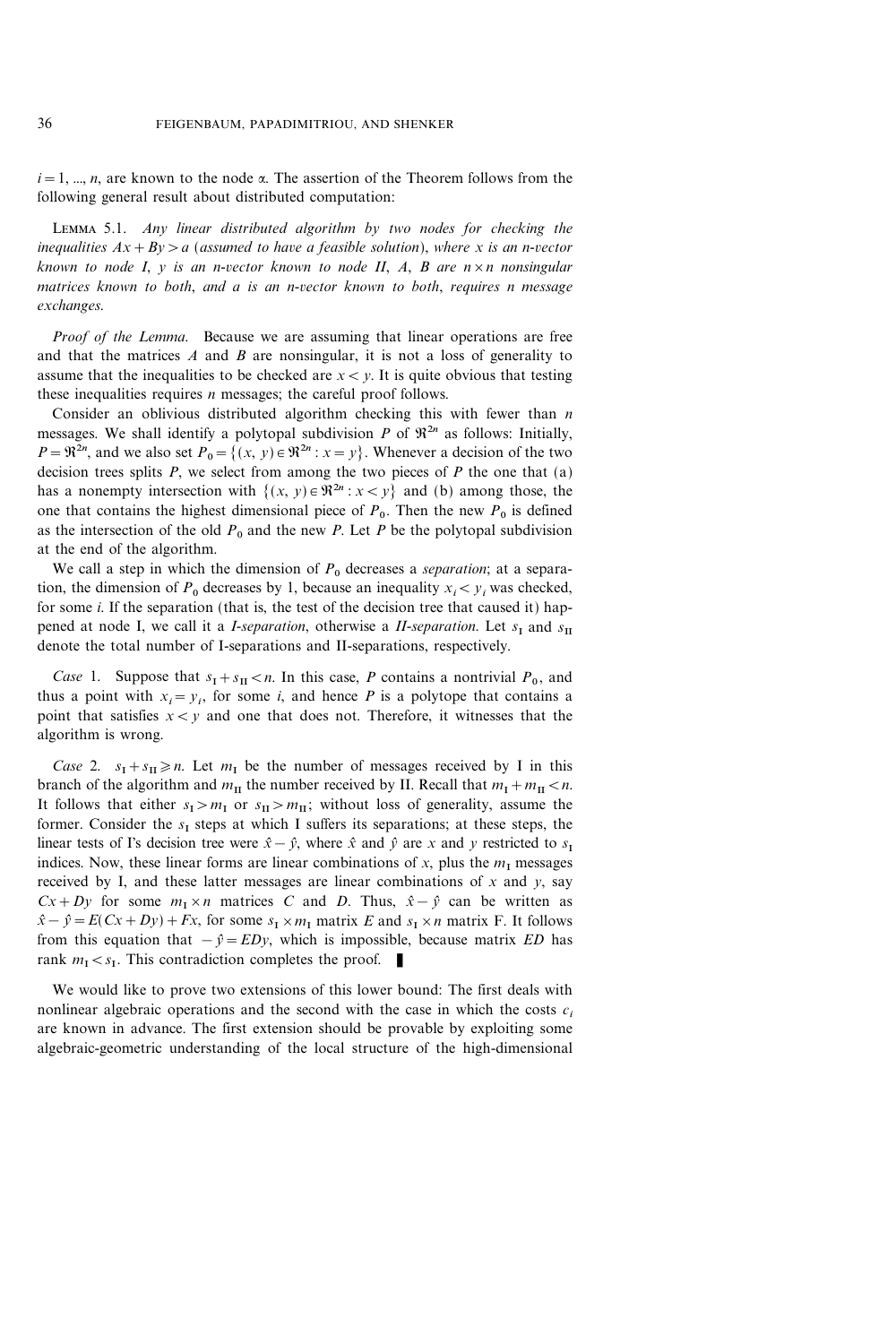variety that would now be the analogue of  $Cx + Dy = b$ . The second seems to be true but may require more sophisticated lower-bound techniques.

#### 6. SUMMARY AND OPEN PROBLEMS

In this paper, we considered the problem of sharing the cost of a multicast transmission. We assumed that multicast transmissions incurred per-link network costs and that the strategyproof cost-sharing mechanisms had to satisfy the NPT, CS, and VP conditions described in Section 2.2. Based on the characterization in [22] of such mechanisms that are either budget-balanced or efficient, we focused on two cost-sharing mechanisms: marginal cost and Shapley value. The treatment in [22] focused solely on the game-theoretic aspects of these two mechanisms, and our goal here was to determine whether they could be feasibly implemented on a network. We were thus led to analyze their network complexity, and the apparent gap between the network complexity of MC and that of SH was the topic of our main results.

The MC mechanism is implementable with an algorithm that only requires a single message sent in each direction on each link in the tree  $T(P)$ . Note that MC has the following property, which we call "nonseparability": The cost shares of an agent can depend on those of every other agent with which it shares a link; that is, for every *i*, *j* with  $T(i) \cap T(j) \neq \emptyset$ , there is a set  $\{c(l)\}_{l \in L}$  of link costs and utility vectors u and v,  $u_k = v_k$  for all  $k \neq j$ , such that  $x_i(u) \neq x_i(v)$  or  $\sigma_i(u) \neq \sigma_i(v)$ . For example, the instances described at the end of the proof of Theorem 3.1 illustrate the nonseparability of MC. Implementing a nonseparable mechanism requires that at least one message traverse each link in  $T(P)$ . Our results thus imply that, up to constant factors, the marginal-cost mechanism, which requires exactly two messages to traverse each link (one in each direction), is as easy to implement as any other nonseparable mechanism. Informally, we use the term "minimal" to describe mechanisms that can be implemented with  $O(1)$  messages traversing each link.

By contrast, there is an infinite family of cases in which the SH mechanism requires (in the limited computational model we considered) a linear number of messages on a linear number of links. Note that this is roughly the same amount of communication used by the *centralized* approach of sending all the  $u_i$  and  $c_j$ values to a designated node, computing the resulting cost shares at that designated node, and then sending the  $x_i$  and  $\sigma_i$  values back to each node. This centralized approach can be applied to all polynomial-time cost-sharing mechanisms; thus, at least in the limited computational model we considered, no cost-sharing mechanisms impose qualitatively higher communication burdens than SH. Informally, we use the term "maximal" to describe mechanisms that require a linear number of messages to traverse a linear number of links.

Therefore, the two mechanisms we considered are at the opposite ends of the feasibility spectrum. Although the purely game-theoretic analysis in [22] gave little guidance as to which might be more appropriate in practice, the network-complexity analysis here leaves little doubt that only the MC cost-sharing mechanism is feasible for large user populations. This example suggests that network complexity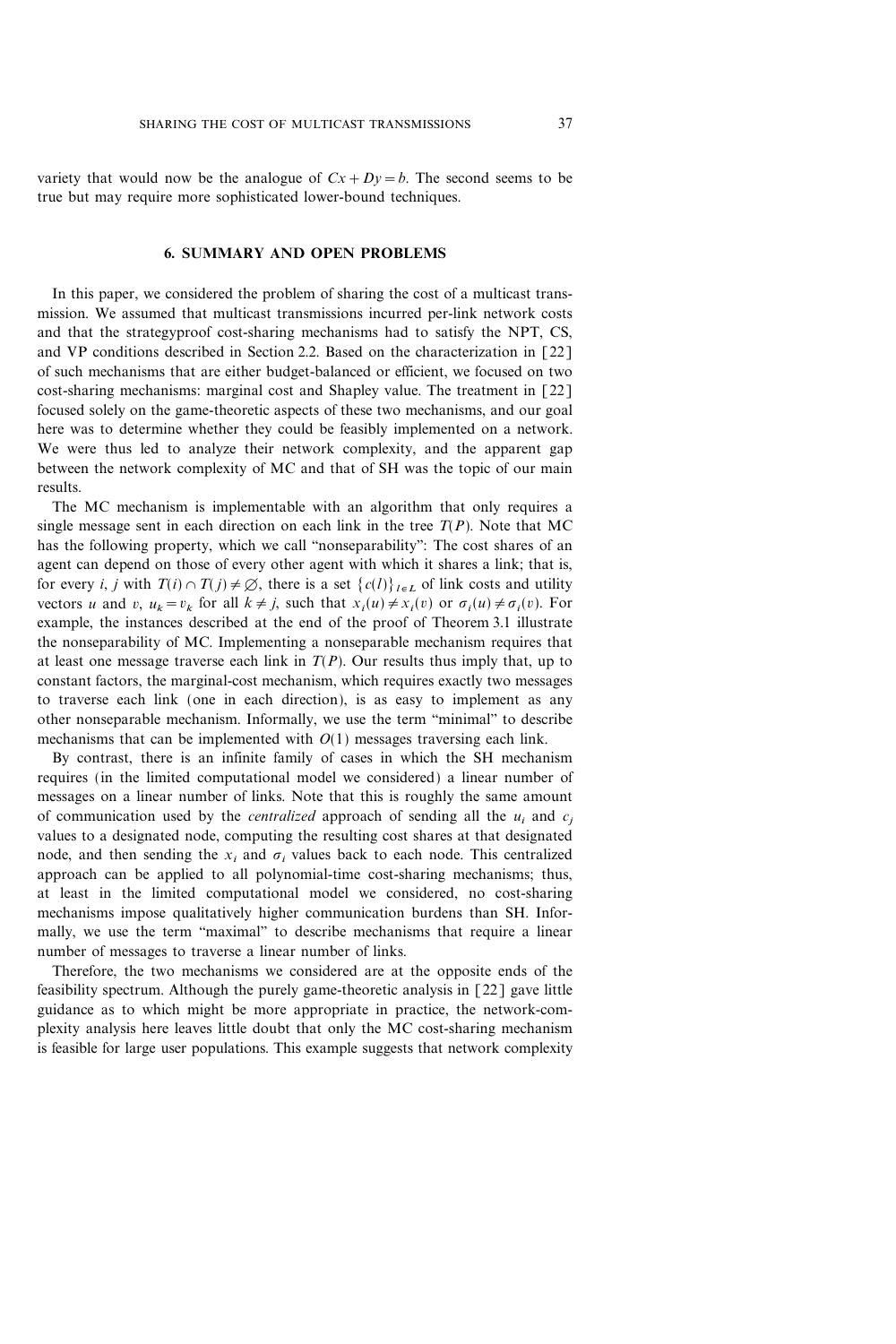may be an important factor in evaluating candidate cost-sharing mechanisms in distributed systems.

Our study leaves many open questions. We divide them into four categories.

First, we know very little about minimal and maximal cost-sharing mechanisms in general. Natural questions include:

v Are all nonseparable budget-balanced mechanisms (satisfying group strategyproofness, CS, VP, and NPT) maximal? "Nonseparability" as we have defined it here is not necessarily the only requirement to consider. One idea we are trying to capture is that there may be budget-balanced mechanisms that achieve low network complexity trivially by computing outputs  $\sigma_i(u)$  and  $x_i(u)$  for user i that simply don't depend on most of the inputs  $c(l)$  and  $u_i, j \neq i$ . Some form of "nontriviality" requirement may thus be needed to make the question interesting; "nonseparability" is one form that this requirement can take but not necessarily the only form. In general, the question is whether the budget-balance requirement leads naturally, with a few additional restrictions, to the infeasibility of the mechanism.

v Are there any efficient and strategyproof mechanisms besides marginal cost that are minimal? Recall that MC was essentially the only efficient strategyproof mechanism satisfying VP and NPT; thus, this question asks whether relaxing the VP and/or NPT requirements would lead to mechanisms that were less easily implementable than MC.

• What are the game-theoretic properties of strategyproof, minimal mechanisms? Are there game-theoretic properties that are especially compatible with ease of implementation?

Second, the current model is, in many ways, unrealistic; we should move beyond the current model to see which factors significantly change the nature of the results. For example, it is doubtful that network providers would charge per-link for transmissions. While it is not clear what a more realistic charging model would be, it would be of interest to know how the results here would change as the charging model changed. In addition, the NPT requirement—that users are not paid for participating—does not apply to all real-world businesses, particularly e-businesses; as noted above, we would like to determine the network-complexity properties of costsharing mechanisms that do not have the NPT requirement.

In a similar vein, we can broaden the class of mechanisms considered by addressing different goals. Our treatment, following [22], only considered budget-balance and efficiency as the two natural goals (in addition to our basic requirements of strategyproofness, CS, VP, and NPT). However, profit maximization is also an important goal for economic mechanisms. While budget-balance and efficiency are compatible with strategyproofness, the naive definition of maximal profit is not; all profit-maximizing mechanisms are equivalent to the one that charges each agent in the efficient coalition  $u_i$  and excludes all agents not in the efficient coalition; this is clearly not strategyproof. The open question is how to define a standard for profit maximization that is compatible with strategyproofness. Goldberg et al.  $\lceil 8 \rceil$ address this issue quite elegantly for the case in which there are no costs. Their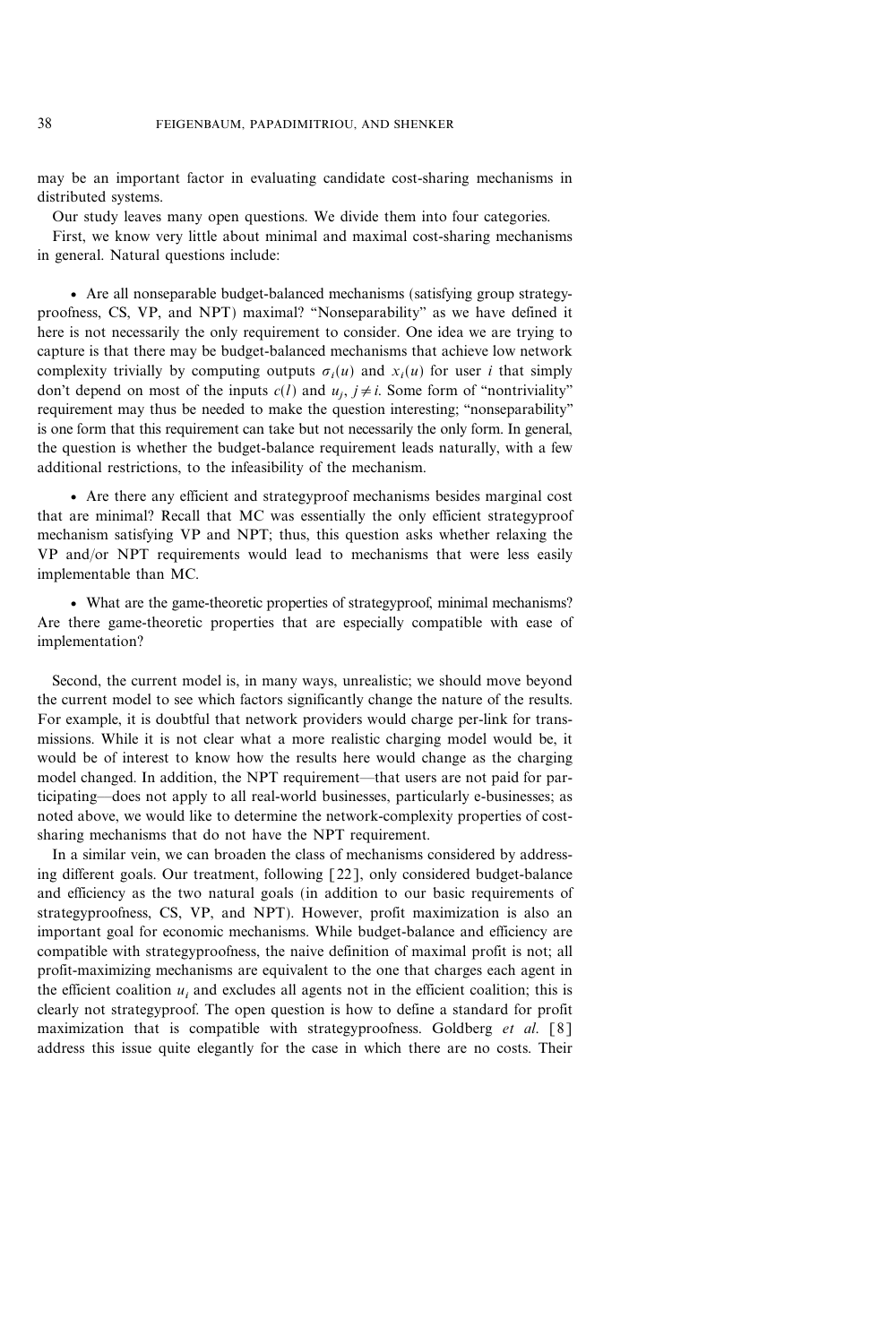approach does not appear to generalize easily to the case in which users incur different network costs.

Third, one can try to develop a general theory of the network complexity of mechanism-design problems, as Nisan and Ronen  $\lceil 23-25 \rceil$  have done for the centralized complexity of these problems. It would be useful to be able to prove that particular mechanisms are "complete" or "hard" for the relevant network complexity classes. This will require formal computational models, appropriate notions of ``reduction,'' and other basic ingredients of complexity theory. For all of the Nash-implementation and strategyproof mechanisms in the literature, one can ask whether they would be feasibly implementable if the users were on a network. In this paper, the network setting is intrinsic to the statement of the problem, but there will doubtless be situations in which agents involved in some other mechanism interact via the network rather than being centrally located. The question is whether network complexity is likely to be an important issue for these mechanisms, and that will depend greatly on the particular setting. One problem domain in which this might be important is *distributed auctions*; what class of strategyproof auctions have low network complexity?

Fourth, and last, we can leave the game-theoretic considerations behind and focus solely on the network complexity of various distributed functions. Viewing the  $u_i$  as general inputs and the  $x_i$  as general outputs, one can ask which functions  $x_i(u)$  can be feasibly computed on a network. In particular, which other functions  $x_i(u)$  are minimal, which are maximal, and which are in between?

#### ACKNOWLEDGMENT

We thank our colleague Li Li for pointing out an error in an earlier version of this paper.

#### REFERENCES

- 1. P. Francis and J. Crowcroft, Core based trees (CBT), in "Proceedings of Sigcomm '93," pp. 85-95, ACM Press, New York, 1993.
- 2. E. H. Clarke, Multipart pricing of public goods, Public Choice 11 (1971), 17-33.
- 3. P. Dasgupta, P. Hammond, and E. Maskin, The implementation of social choice rules, Rev. Econ. Stud. 46 (1979), 185-216.
- 4. S. Deering and D. Cheriton, Multicast routing in datagram internetworks and extended LANs,  $ACM$  Trans. Comput. Systems  $8$  (1990), 85-110.
- 5. S. Deering, D. Estrin, D. Farinacci, V. Jacobson, C. Liu, and L. Wei, The PIM architecture for wide-area multicast routing,  $ACM/IEEE$  Trans. Networking 54 (1996), 153-162.
- 6. D. Ferguson, C. Nikolaou, and Y. Yemini, An economy for flow control in computer networks, in "Proceedings of the 8th Infocom," pp. 100-118, IEEE Computer Society Press, Los Alamitos, CA, 1989.
- 7. E. Friedman and S. Shenker, "Learning and Implementation in the Internet," preprint. [Available at http://www.aciri.org/shenker/decent.ps]
- 8. A. V. Goldberg, J. D. Hartline, and A. Wright, Competitive auctions and digital goods, in "Proceedings of the 12th Symposium on Discrete Algorithms," pp. 735–744, ACM Press/SIAM, New YorkPhiladelphia, 2001.
- 9. J. Green, E. Kohlberg, and J. J. Laffont, Partial equilibrium approach to the free rider problem, J. Public Econ. 6 (1976), 375-394.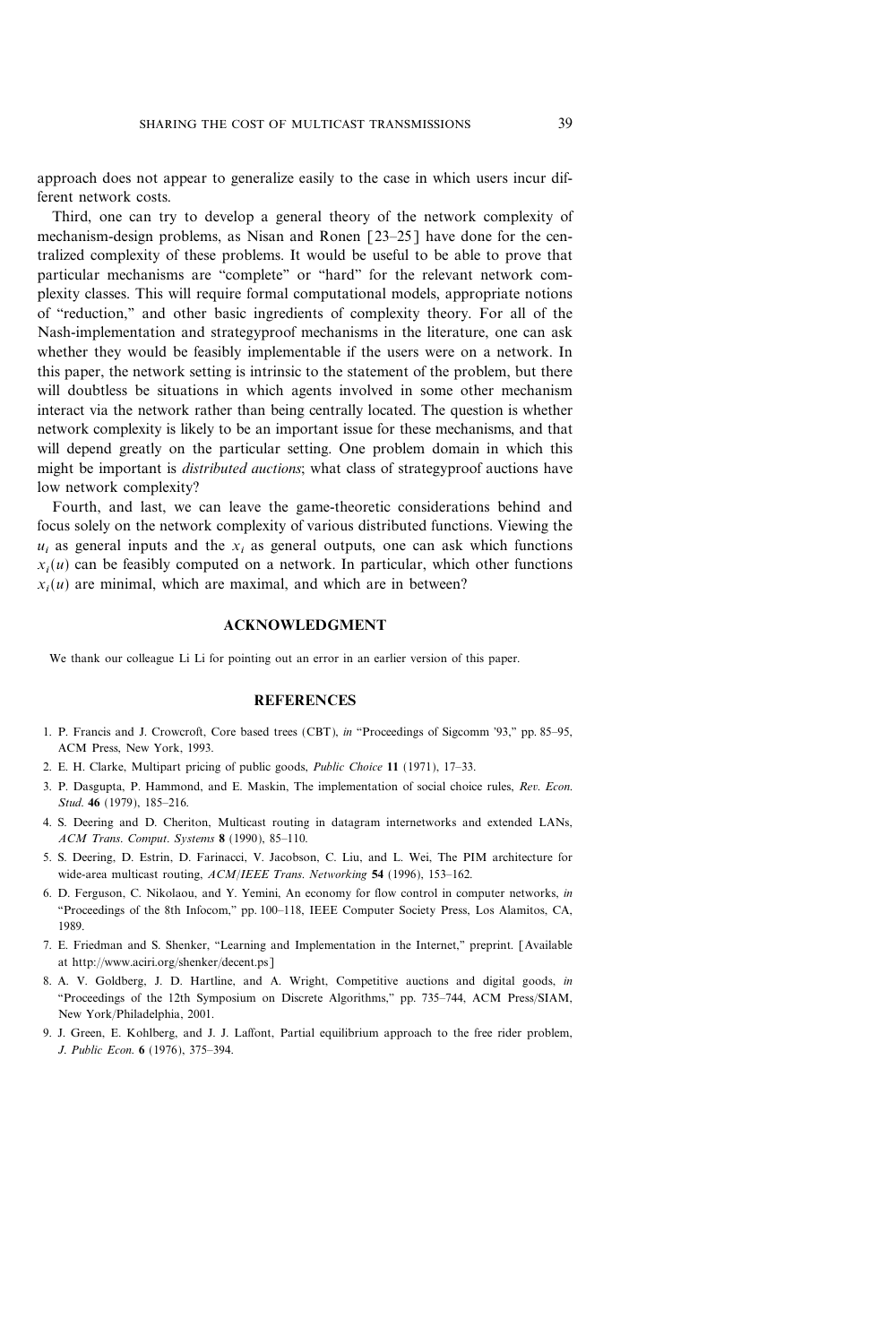- 10. J. Green and J. J. Laffont, Incentives in public decision making, in "Studies in Public Economics," Vol. 1, pp. 65-78, North-Holland, Amsterdam, 1979.
- 11. T. Groves, Incentives in teams, *Econometrica* 41 (1973), 617-663.
- 12. T. Groves and J. Ledyard, Incentive compatibility since 1972, in "Information, Incentives, and Economics Mechanisms," pp. 48-111, University of Minnesota Press, Minneapolis, 1987.
- 13. H. Holbrook and D. Cheriton, IP multicast channels: EXPRESS support for large-scale singlesource applications, in "Proceedings of Sigcomm '99," pp. 65–78, ACM Press, New York, 1999.
- 14. M.-T. Hsiao and A. Lazar, A game theoretic approach to decentralized flow control of markovian queueing networks, in "Performance '87," pp. 55-74, North-Holland, Amsterdam, 1988.
- 15. D. S. Johnson, M. Minkoff, and S. Phillips, The prize collecting steiner tree problem: Theory and practice, in "Proceedings of the 11th Symposium on Discrete Algorithms," pp. 760-769, ACM Press/SIAM, New York/Philadelphia, 2000.
- 16. Y. Korilis, A. A. Lazar, and A. Orda, Architecting noncooperative networks, J. Selected Areas Comm. 13 (1995), 1241-1251.
- 17. J. F. Kurose and R. Simha, A microeconomic approach to optimal resource allocation in distributed computer systems, IEEE Trans. Comput. 38 (1989), 705-717.
- 18. E. Kushilevitz and N. Nisan, "Communication Complexity," Cambridge University Press, Cambridge, UK, 1997.
- 19. E. Maskin, The theory of implementation in Nash equilibrium,  $in$  "Social Goals and Organization: Essays in Memory of Elisha Pazner," pp. 173-204, Cambridge University Press, Cambridge, UK, 1985.
- 20. N. Megiddo, Computational complexity of the game theory approach to cost allocation for a tree, Math. Oper. Res. 3 (1978), 189-196.
- 21. H. Moulin, Incremental cost sharing; characterization by strategyproofness, Social Choice and Welfare 16 (1999), 279-320.
- 22. H. Moulin and S. Shenker, Strategyproof sharing of submodular costs: Budget balance versus efficiency, Econom. Theory, to appear. [Available in preprint form at http://www.aciri.org/shenker/ cost.ps]
- 23. N. Nisan, Algorithms for selfish agents, in "Proceedings of the 16th Symposium on Theoretical Aspects of Computer Science," Lecture Notes in Computer Science, Vol. 1563, pp. 1-17, Springer-Verlag, Berlin, 1999.
- 24. N. Nisan and A. Ronen, Algorithmic mechanism design, Games Econ. Behavior 35 (2001), 166-196.
- 25. N. Nisan and A. Ronen, Computationally feasible VCG mechanisms, in "Proceedings of the 2nd Conference on Electronic Commerce," pp. 242-252, ACM Press, New York, 2000.
- 26. M.-J. Osborne and A. Rubinstein, "A Course in Game Theory," MIT Press, Cambridge, MA, 1994.
- 27. R. Perlman, C.-Y. Lee, A. Ballardie, J. Crowcroft, Z. Wang, T. Maufer, C. Diot, and M. Green, Simple multicast: A design for simple low-overhead multicast, IETF Internet Draft (work in progress).
- 28. K. Roberts, The characterization of implementable choice rules, in "Aggregation and Revelation of Preferences," pp. 321-348, North-Holland, Amsterdam, 1979.
- 29. J. Rosenschein and G. Zlotkin, "Rules of Encounter: Designing Conventions for Automated Negotiation Among Computers,'' MIT Press, Cambridge, MA, 1994.
- 30. B. Sanders, An incentive compatible flow control algorithm for rate allocation in computer networks, IEEE Trans. Comput. 37 (1988), 1067-1072.
- 31. L. S. Shapley, A value for n-person games, in "Contributions to the Theory of Games," pp. 31–40, Princeton University Press, Princeton, 1953.
- 32. S. Shenker, Efficient network allocations with selfish users, in "Performance '90," pp. 279–285, North-Holland, Amsterdam, 1990.
- 33. S. Shenker, Making greed work in networks,  $ACM/IEEE Trans. Networking$  3 (1995), 819-831.
- 34. Y. Shoham and M. Wellman, Economic principles of multi-agent systems, Artificial Intell. 94 (1997),  $1 - 6$ .